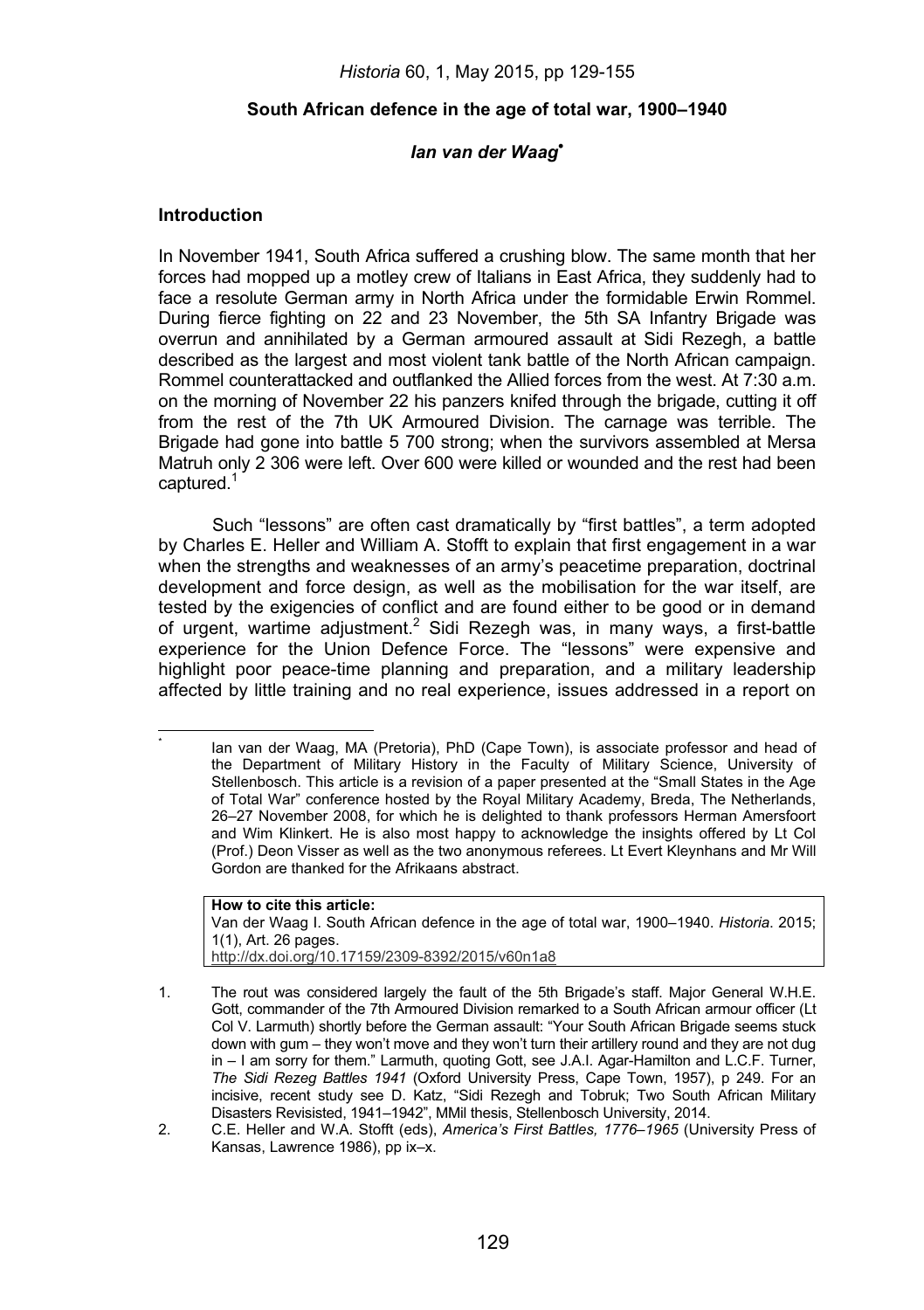the military position in South Africa on 7 September 1939. The circumstances sketched in this report were the result of long term neglect, the gradual whittling away of military intellect and real military leadership, and the appointment of managers and the politically-willing, who push messages rather than getting to grips with strategy, military theory, military history and other time-consuming, challenging pursuits.<sup>3</sup> But then South Africa was not unique in this respect. Armed forces around the globe failed to innovate because, as Williamson Murray has noted, the interwar years were marked by stringent military budgets and a distrust of military institutions, which were confronted simultaneously by a range of technological, tactical, operational and strategic challenges, and all were moreover clouded by the murky "lessons" of the First World War.<sup>4</sup>

This paper aims to do three things essentially.<sup>5</sup> It will attempt firstly, to sketch, in broad brush strokes the political-strategic framework within which the Union Defence Force and its predecessors had to function between 1900 and 1940. Secondly, the organisational and extraneous factors that affected the functioning and influenced the preparations of the Union Defence Forces will be set out. Thirdly, the doctrinal framework, including an assessment of the services' commitment to the problem of doctrine and of their rigour in drawing, learning and implementing the so-called "lessons" of the First World War, will be explored. It will therefore address the South African reaction to the brutality and high costs of industrialised warfare and explain the attempts, apparently always feeble, by the South African state to adapt to the changing face of modern warfare. It will also address the matter of force design and attempt to answer the question of why the Union Defence Force, after the experience at Delville Wood (July 1916) especially, was still so unprepared for European warfare in 1941.

# **South Africa's politico-strategic environment**

.

Any investigation of the causes for the poor military condition in 1939 goes back to the turn of the century, when South Africa was still a geographic expression for an assortment of British colonies, former Boer republics and a number of recentlyconquered African kingdoms and chiefdoms. The ending of the Second Anglo-Boer War (1899–1902) ushered in a new era for southern Africa, one of undoubted British supremacy. Yet Pax Britannica was no panacea for a troubled region. Several strategic problems, some of which were new, vexed. The worst, but least likely contingency, never constant and seldom real, was a war between Britain and an imperial power and particularly one opposing Britain in Africa. If the enemy was Germany or Portugal, the war would probably include an overland invasion from South West Africa (Namibia) or Mozambique, the firing of an Afrikaner rebellion and, in the case of Germany, a limited naval campaign in the Southern Oceans. A war with France or Belgium would involve the same problems less the landward invasion, but with the possible addition of an African rising. South Africa differed from the

<sup>3.</sup> National Archives of South Africa, Pretoria (hereafter NASAP): A.1, Field Marshal J.C. Smuts Papers, vol. 132, "Statement of the Local Military Position on 7 September 1939 and steps taken thereafter".

<sup>4.</sup> W. Murray, "Armoured Warfare: The British, French, and German Experiences", in W. Murray and A.R. Millett, *Military Innovation in the Interwar Period* (Cambridge University Press, Cambridge, 1998), p 8.

<sup>5</sup> This framework is suggested by Murray and Millett, *Military Innovation in the Interwar Period*, pp 1–5.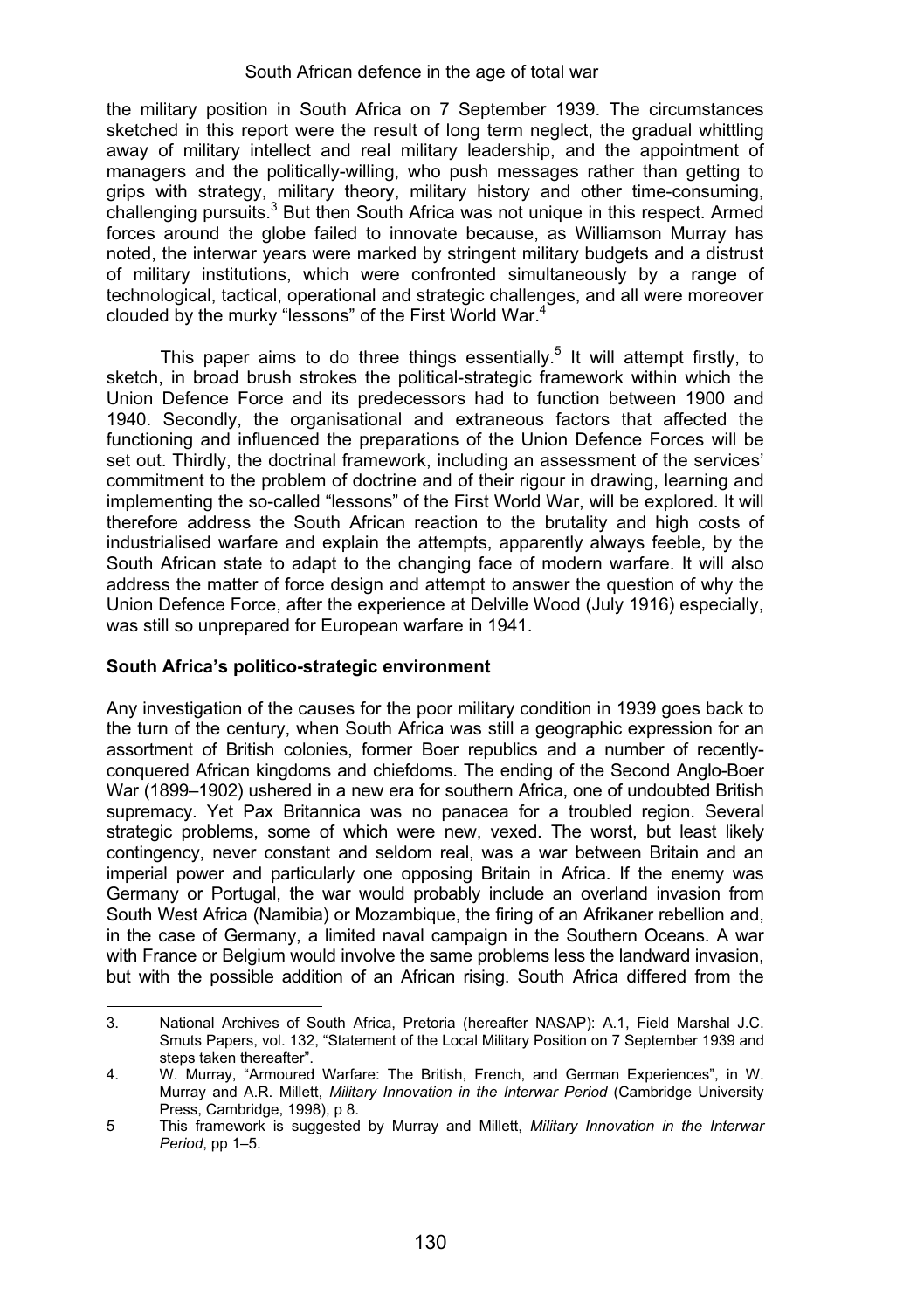other self-governing dominions, for she had European powers within marching distant of her land boundaries and with easy access to her ports. The Royal Navy presence at Simonstown, a second-class naval base, was both a consolation as well as a political conundrum.<sup>6</sup>

Plans were drawn up by the imperial authorities and the colonial administrations in the four British colonies in South Africa to counter the eventualities; they were coded alphabetically, Plan Z being a lightning strike<br>against the Portuguese in Lourenço Marques.<sup>7</sup> Yet, except for minor operations within the borders of British South Africa,<sup>8</sup> the imperial defence authorities knew they did not have sufficient troops and so, from 1902 until 1912, they turned their attention to the creation of a manpower mobilisation system that reconciled projected wartime force estimates with the often whimsical, seldom extravagant notions of British imperial and South African politicians, administrators and officials.

The answer was found momentarily in finding a balance between the declining number of imperial troops and the fostering of volunteer organisations in the colonies. A fundamental overhauling of military policy, it was hoped, would create a geography of loyalism on the Highveld.<sup>9</sup> British settlers, encouraged by rumoured native risings, rushed to the colours. The Boers, defeated in 1902 and disarmed briefly, were courted and encouraged and many enlisted, although they joined the British-style volunteer regiments for reasons of rural insecurity rather than any feeling of loyalty to the British crown. Although momentarily mollified by the promise of better rural security, Afrikaner republicans vacated the volunteer regiments from 1907 and enlisted in the resurrected commandos.

The Zulu rebellion that erupted in Natal in 1906, which bears Bhambatha's name, highlighted several weaknesses in colonial defence planning and so sparked military co-operation and furthered military thinking.<sup>10</sup> Spurred on by the initial successes achieved by Bhambatha, the troops in South Africa, both imperial and colonial, underwent training in asymmetrical warfare. A pamphlet on *Savage Warfare*, written by Colonel (later Major General Sir) H.T. Lukin and published in Mav  $1906$ ,<sup>11</sup> was studied and practised in the field, although not without some

<sup>6.</sup> Military Archives, SANDF Documentation Centre, Pretoria: Diverse, Box 15, file 199, Colonial Defence Committee Memoranda on General Defence Matters, Bourne to Smuts, 8 September 1910; and Smuts to Bourne, 20 September 1910.

<sup>7.</sup> SANDF Documentation Centre, Pretoria: Archives of the Secretary for Defence (hereafter DC), Box 356, DC40057, Intelligence Section Secret report from Major J.G.W. Leipoldt to the Adjutant General, 22 December 1917. See also SADF Documentation Centre: Union War Histories, Box 339, Miss Pope-Hennessy, "Z Plan Narrative", 1949.

<sup>8.</sup> These were the colonies of the Cape of Good Hope and of Natal as well as the two former Boer republics that had been incorporated into the British Empire in 1900 as the Transvaal Colony and the Orange River Colony.

<sup>9.</sup> The term "geography of loyalism" is adopted from K. Linch, "A Geography of Loyalism? The Local Military Forces of the West Riding of Yorkshire, 1794–1814", *War & Society,* 19, 1, May 2001, p 2.

<sup>10.</sup> See, for example, Lt Col H.A. Wyndham, "Some Aspects of South African Defence", *The State,* 2, 6, June 1909; and Major P.A. Silburn, *The Colonies and Imperial Defence* (Longmans, London, 1909).

<sup>11.</sup> H.T. Lukin, *Savage Warfare: Hints on Tactics to be Adopted and Precautions to be Taken* (Cape Times Ltd, Cape Town, 1906). See also National Archives of South Africa, Cape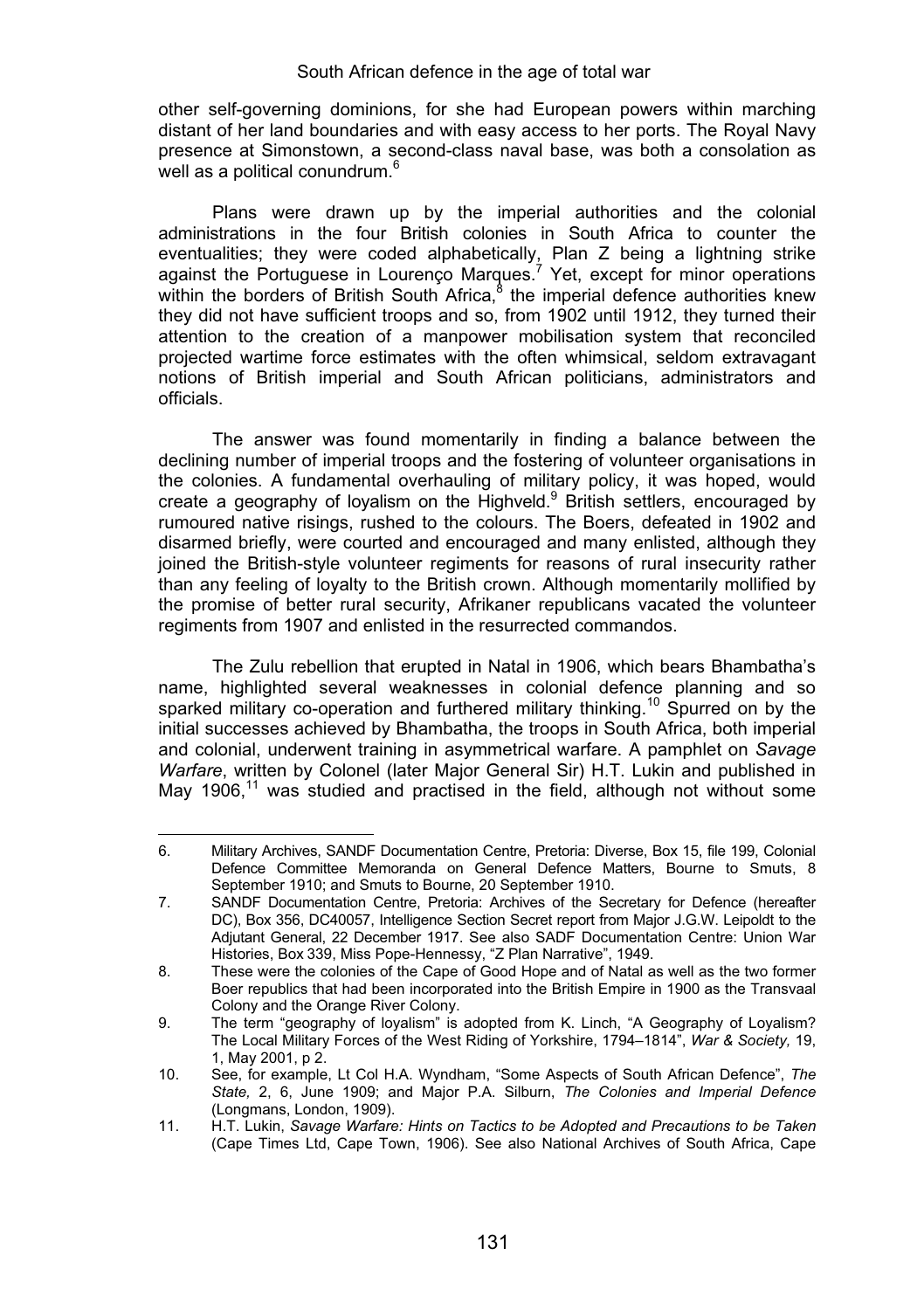opposition. The commander of the Southern Mounted Rifles, who may well have preferred a breastplate in the Life Guards, complained of the "dullness" of savagewarfare practices.<sup>12</sup> Nonetheless, the colonial defence authorities reconsidered the adequacy of their organisations and training and the first steps were taken leading to the reduction of overlapping, the facilitation of co-operation and economy, and leading perhaps to a situation where the imperial government might even "have a call on some proportion" of the force in the case of an international emergency.<sup>13</sup>

South Africa's military forces, at the start of our period colonial and varied, existed between 1900 and 1939 on a political landscape that was apt to change rapidly and dramatically. Several, interrelated factors shaped this environment. First and foremost, was the military geography of South Africa and her relatively isolated position at the southern end of the African continent, seemingly distant from the discord of Europe and Asia. Moreover, South Africans presumed that in the event of war, the enemy would be distant from the bases of his supply and that the Royal Navy, with a base at Simonstown until 1955, would counter any seaborne threat, while the British Army command, in Cape Town until 1921, would assist local forces in repelling a land-based enemy that would, in any case, have to cross difficult country, a vast desert in the west and malarial jungle in the east. South Africa had at this point in Britain and her Empire not simply an ally, but a professed protector that was then the world superpower.

Second, South Africa had her own fault-lines, which were immediately susceptible to the grinding of geopolitical fault-lines in Europe.<sup>14</sup> The presence of a German colonial army in Namibia and warmth between them and a significant number of Afrikaners, cast this into dramatic relief. There was an almost natural gravitation of Afrikaners, particularly the nationalists of the former republics, to these Germans, who were more alike in stock and had assisted the Boer republics in their war against the British Empire. This had been a total war, one that cast long, historical shadows, and, although the military conflict ended in 1902, for many Afrikaners, brought unwillingly into the British fold, their struggle against "the English" ended only in 1961 when South Africa withdrew from the British Commonwealth of Nations.<sup>15</sup> In 1914, Britain's claim to protect small nations seemed dubious to many South Africans. Moreover, from 1902, the likelihood of an international war between the great powers was increasing. Imperial rivalries around the world, particularly in Africa and the competition for resources necessary to fuel European industry and manufacture the weapons of industrialised warfare, threatened to make the next war both global and expensive. The shifting of European tectonic plates impacted on South Africa, despite her relative geographic isolation and apparent strategic safety.

Town (hereafter NASAC): CO 8310, file X5114, "Savage Warfare"; P. Truter to Col Lukin, 10 May 1906.

<sup>12.</sup> West Sussex Record Office (hereafter WSRO): Petworth House Archives (hereafter PHA), uncatalogued letters of H.A. Wyndham, Lt Col Hon Hugh Wyndham to Lady Leconfield, 27 August 1906.

<sup>13.</sup> Milner to Colonel Charles Crewe, 27 April 1904, in C. Headlam (ed.), *Milner Papers: South Africa, Volume 2, 1899–1905* (Cassell & Co, London, 1933), p 508.

<sup>14.</sup> N. Ferguson, *The War of the World; History's Age of Hatred* (Penguin, London, 2007), chapter 3.

<sup>15.</sup> O. Geyser, *Watershed for South Africa, London 1961* (Butterworths, Durban and Pretoria 1983).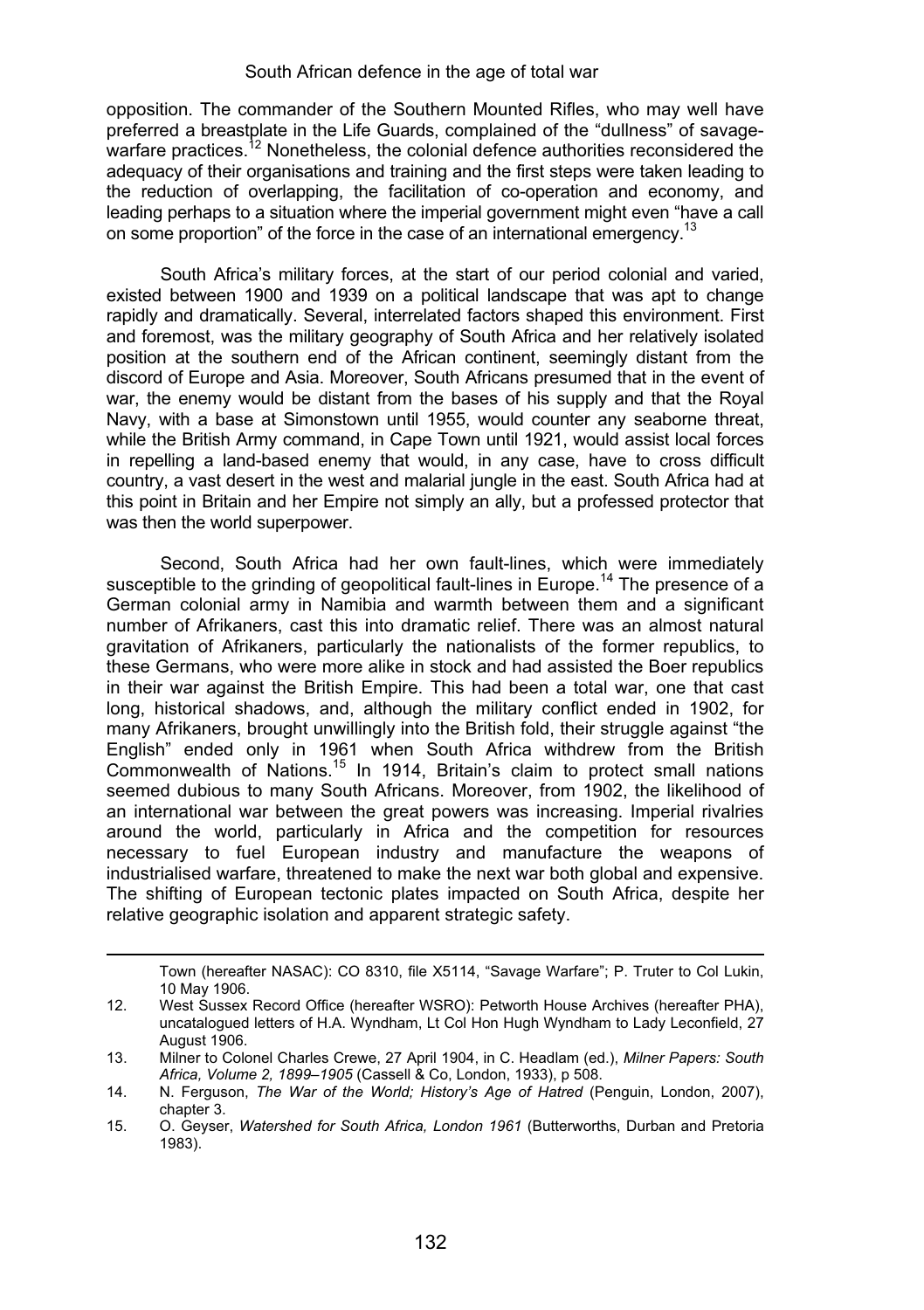Third, was an almost constant antimilitary sentiment, particularly though not exclusively among Afrikaners, who remained for much of the twentieth century distrustful of the British and of British institutions and baulked at the military institutions the British created. Many Britons misread the situation quite entirely; "the backveld Boer", Maud Wyndham informed her father, "likes to sit on his stoep in safety & see the English soldiers standing guard & buying their produce".<sup>16</sup> But this was an antimilitarism of a peculiarly anti-British nature that permeated the collective mind of a people fashioned by the traditions of small wars and irregular commandos and determined to regain lost independence. Afrikaner domination of the South African political establishment virtually ensured that compulsory peacetime military training, along British lines at least, would not be adopted. Olive Schreiner, the writer of *The Story of an African Farm*, well-captures the geographic consideration and antimilitarism:

'I seem to have lived in a bath of human blood ever since I can remember! The only thing we need such a defense (sic) force for, is to kill other South Africans. Our position, the nature of our country, the distance from its real base of supplies of any attacking country – even Germany – makes us perfectly safe if we are united.<sup>17</sup>

However, this unity as South Africans depended on the development of a local, South African nationalism, something seemingly undermined by the "British connection", which constitutes a third factor. Knowing how tenuous their hold on South Africa was after 1902 and recognising the potential for future challenge, the British courted the Afrikaners, granting self-government within the empire to the former Boer republics and then, encouraged by economic and defence considerations, facilitated the political union in 1910 of the four colonies of the Cape, Natal, Transvaal and Orange River. The Union of South Africa came into being on 31 May 1910 and the Afrikaners, lead by Louis Botha and Jan Smuts, swept to power that September, winning a majority of seats in an election that was disposed towards the rural constituencies. The Unionists, the British oriented party, were only strong on the Witwatersrand and in the large cities of the Cape Province. Natal went to local independents. The forging of a new South African society was built on a consensus that the sectarian interests of the English and Afrikaans communities had to be finely balanced, and the "happiness" of their subject peoples carefully managed.<sup>18</sup>

Military necessity had encouraged political union. The threat of native risings, and the Bhambatha revolt in Natal in 1906, had first led to defence talks between the staffs of the four colonies. Bhambatha, although suppressed easily, revealed all the flaws of South African colonial defence policy and the institutional weaknesses of the colonial militias. Greater inter-colonial military cooperation had followed and after a sequence of military conferences a platform for the creation of

<sup>16.</sup> Hagley Hall Archives (hereafter HHA): 2/34/13, Maud Wyndham to Lord Cobham, 19 February 1912.

<sup>17.</sup> University of Cape Town Libraries, Archives and Manuscripts (hereafter UCT): BC294, Duncan Collection, D1.33.2, Olive Schreiner to Patrick Duncan, 27 June 1912.

<sup>18.</sup> J. Lambert, "South African British? Or Dominion South Africans? The Evolution of an Identity in the 1910s and 1920s", *South African Historical Journal,* 43, November 2000, especially p 197; J. Lambert, 'An Identity Threatened: White English-speaking South Africans, Britishness and Domestic South Africanism, 1934–1939", *Kleio,* 37, 2005, p 59.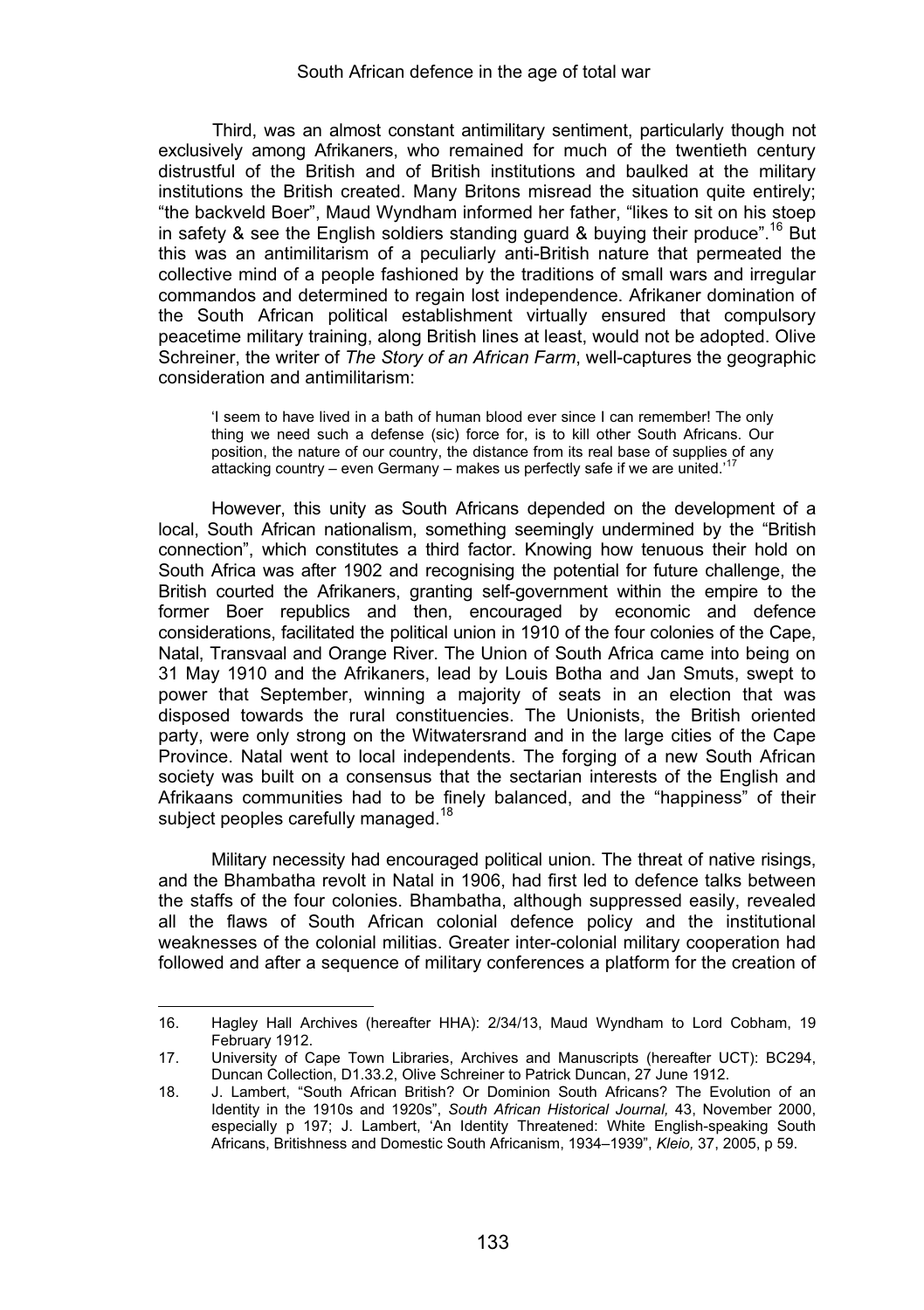a regional military force, which became the Union Defence Forces in July 1912, was established.<sup>19</sup>

But the creation of the Union Defence Forces (UDF) was no easy matter. Jan Smuts, an eager defence minister, had to move cautiously to avoid any "appearance of compulsion or militarism on the European model".<sup>20</sup> M.T. Stevn, the former president of the Orange Free State, for example, remained concerned that the new force, and the school cadet system especially, would create a spirit of militarism and that the lines between the imperial forces and the Union forces would be blurred. The Afrikaners were not alone. John X. Merriman, Cape politician and elder statesman, was concerned that South Africa "not be led into militarism and to any unwise pledges of sharing in the quarrels in [the] inciting [of] which we have not been consulted".<sup>21</sup> His vision for a small force, having good organisation and excellent supply, but with "not too much discipline", was countered by the Unionists. The Unionists demanded a force not only sufficient for internal defence, but able also, in concert possibly with British forces, to repel the attack of a European enemy possibly elsewhere in British Africa.

Opposing his own party, Smuts introduced the South Africa defence bill in February 1912. An avalanche of criticism and high levels of discontent in the country districts of particularly the Transvaal followed.22 There remained, as Hugh Wyndham noted, "a great deal of suspicion of its provisions amongst the old fashioned Boer population" and mostly regarding the principle of compulsory training.23 Petitions were considered, the Military Code and Rules of Procedure as provisionally adopted from the British Army Act were consulted, and in the face of severe opposition the bill was adopted in April 1912.<sup>24</sup> As a party, only the Unionists were satisfied, for the bill stressed the importance of defence as an imperial matter.<sup>25</sup> However, this legislation contained the seed of its own near destruction. "South Africa", as used in the Act, was a geographic expression, left purposely undefined by Smuts, although he had assured the governor-general that 'it would surely cover any part of the continent of Africa south of the equator".  $26$ However inadequate the UDF was, it represented a fundamental change in South African military policy. The Defence Act recognised a dependence on the Royal

<sup>19.</sup> These conferences were convened, in Pretoria, Durban, and Johannesburg, and were followed by the Imperial Conferences of 1909 and 1911. *Debatten van de Volksraad*, 21 February 1911, cols 1263–66. See also, War Office Documents, A1380, South African Defence.

<sup>20.</sup> Rhodes House, Oxford (hereafter RHO): Sir Herbert James Stanley Papers, MSS Afr s.1250, Herbert Stanley to Lord Gladstone, 7 August 1910. Kent Fedorowich is thanked for this reference.

<sup>21.</sup> J.X. Merriman to M.T. Steyn, 16 January 1911, in A.H. Marais (ed.), *Politieke Briewe, II: 1911–1912* (Tafelberg, Bloemfontein, 1973), p 5.

<sup>22.</sup> NASAP: Beyers Collection, col 1, ff. 45–47, M.T. Steyn to C.F. Beyers, 16 February 1912. See also the two petitions. Memorial of the Women of Nooitgedacht, undated (ff.104–107), and Memorial of the Women of Randjesfontein, undated (ff.108–110).

<sup>23.</sup> WSRO: PHA, Hugh Wyndham to Lady Leconfield, 21 February and 27 February 1912.

<sup>24.</sup> Union of South Africa, Parliament, Select Committee Report: S.C.7-1912. On South African Defence Bill, see report, J.C. Smuts, 16 April 1912.

<sup>25.</sup> RHO: Feetham Papers, Box 3, file 1, folio 134, Richard Feetham to his mother, 19 April 1912.

<sup>26.</sup> Smuts did not consider the term "South Africa" in any way limited by the Act of Union. SANDF Documentation Centre, Pretoria: DC, Box 47, file 1063, South African Defence Bill, Smuts to Lord Gladstone, 16 November 1911.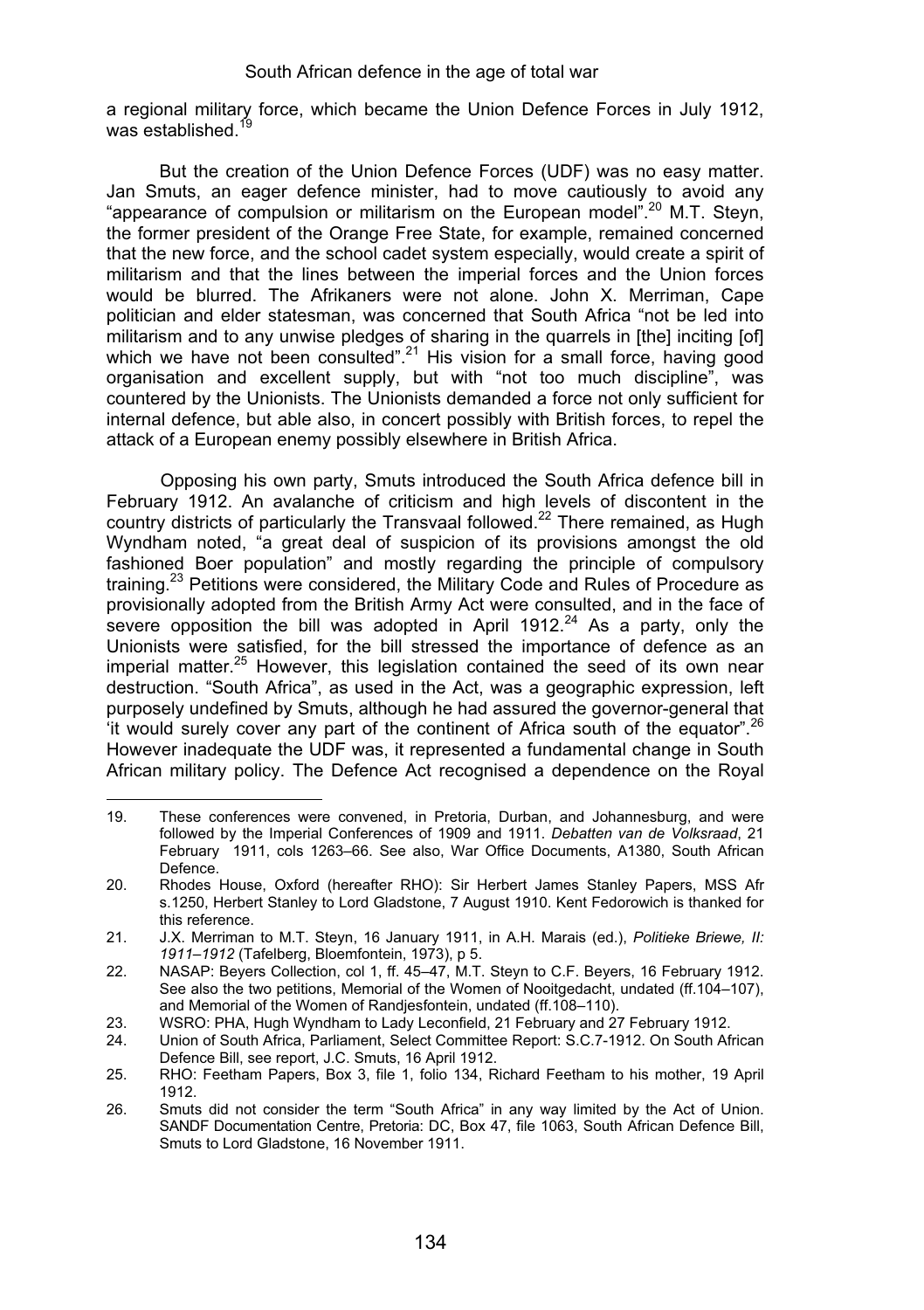Navy to protect South Africa from foreign invasion and there were now coastal defences backed by military forces on the interior. But few thought the UDF would undertake military tasks beyond "South Africa", and so the UDF remained essentially a colonial constabulary and coast-defence organisation with few sharing Smuts' vision for a more balanced, modern force, capable of engaging a modern enemy.

# **The Union Defence Force and the politics of military integration**

Like the Union of South Africa, the UDF was a compromise between the determination of English-speakers to maintain the "British connection" and the desire of Afrikaner nationalists for a restoration of Boer political and military traditions. It was self-evident – despite the appeals of Olive Schreiner and others – that the new South African state founded in 1910 was to be a militaristic if not well armed society. The Union Defence Forces was thought by politicians across party lines to be both natural and inevitable. But it was less evident how exactly members of four disparate forces, representing at least three military traditions, and speaking and protecting two languages, were to combine into the defence structures.

This conundrum faced Smuts, who, like his early rivals, J.B.M. Hertzog and C.F. Beyers, had seen service in the Boer armies, when they had commanded fronts and planned strategy against the British. Smuts, who recognised that the future of the UDF lay not in the re-creation of the Boer forces or in the sole efforts of former Boer commanders, appreciated the need for a modern defence force based on Western methods. He was undoubtedly the overwhelming influence behind the UDF and relied, at times heavily, upon carefully selected staff officers, of whom the foremost, Tim Lukin, Roland Bourne, and Jack Collyer, were his former enemies. Always expedient, Smuts recruited talent, well-trained, experienced, battle-hardened, even if they came from former colonial or British regiments.27 But this and Smuts' easy erudition was not well-received in the backveld<sup>28</sup>

In the face of severe Afrikaner opposition, the Union Defence Forces (UDF) were established with effect from 1 July 1912. The Union Defence Forces, which drew in structures from the four former colonies<sup>29</sup>, was itself a combination of six forces – the SA Permanent Force (SAPF), the Active Citizen Force (ACF), the Coast Garrison Force (CGF), the Rifle Associations (or resurrected Commandos), the Royal Naval Volunteer Reserve (RNVR), and the Cadet Corps. The UDF, in

<sup>27.</sup> Field Marshal Lord Methuen and his chief of staff, Brigadier General George Aston, were also consulted and, at Smuts' request, both men remained in South Africa until the passage of the bill through the South African parliament. SANDF Documentation Centre, Pretoria: DC, Box 47, file 1063, South Africa Defence Bill.

<sup>28.</sup> William Cullen Library, University of the Witwatersrand (hereafter Wits): Archives of the Church of the Province of South Africa, AB186, Archbishop Carter Letters, William Carter to Algernon Lawley, 3 August 1919, The term "backveld" was used by the English South Africans to refer to "the rolling countryside of the two old republics". See A.G. Barlow, *That We May Tread Safely* (Tafelberg, Cape Town, 1960), p 66. Barlow's definition, however, does not suggest the pejorative meaning that the term conveyed.

<sup>29.</sup> These were the Cape Colonial Forces, the Transvaal Volunteers and the Natal Militia, as well some former members of the South African Constabulary, a paramilitary police force for the Transvaal and Orange River colonies.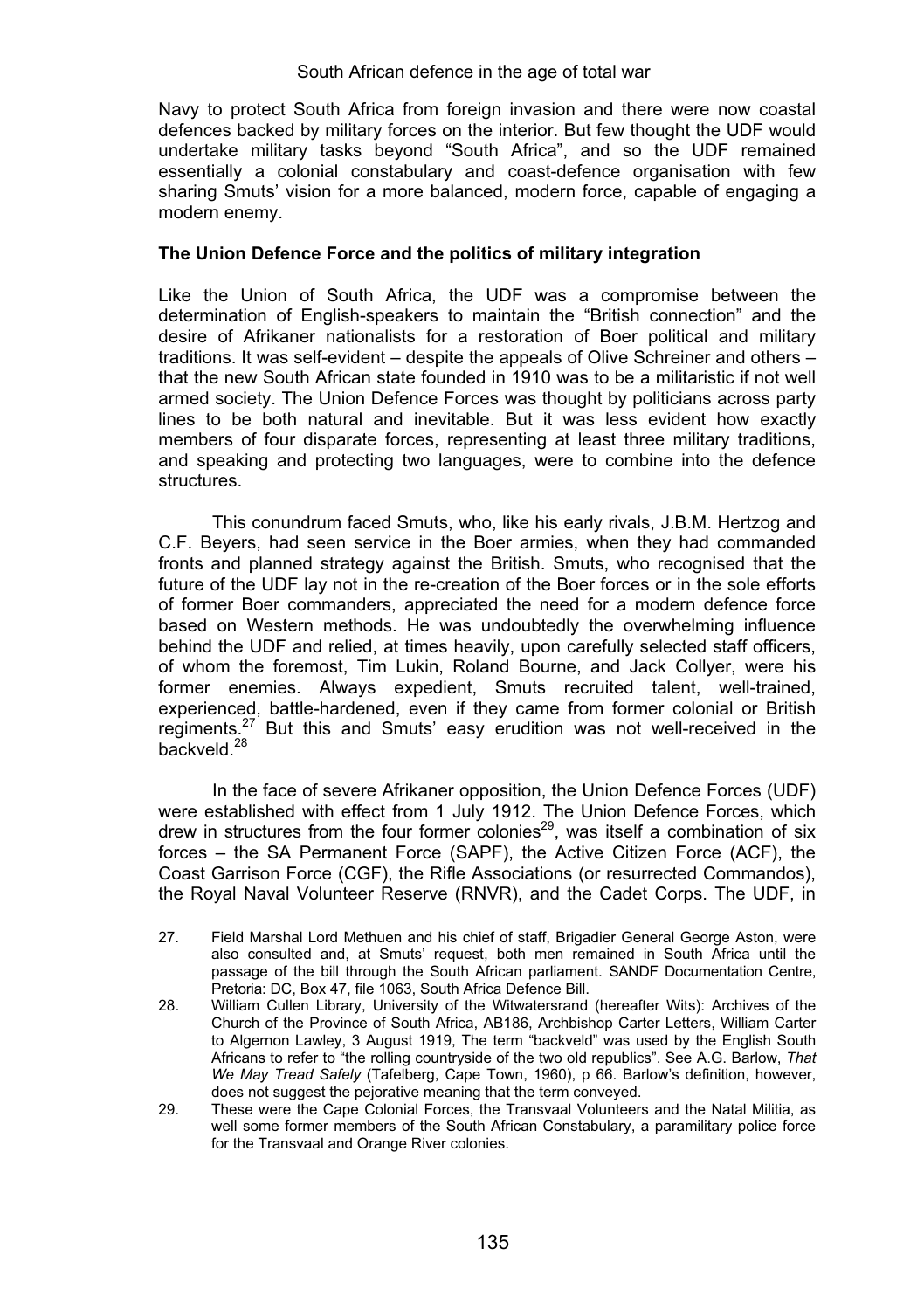terms of the Defence Act, was created for the defence of "South Africa" and it encompassed the traditional cornerstones of South African military policy, namely, citizen soldiers, a small permanent force, a small local division of the Royal Naval Volunteer Reserve, which was stationed at the major ports only, and very thinlyspread coastal fortifications. However, several factors affected the Union Defence Forces and undermined its standing as a reliable, well-equipped, and deployable defence force.

Firstly, there was the matter of military culture. Complex dynamics, embracing personal prejudice as much as the demands of modern warfare and the requirement of imperial standardisation, shaped South African defence policy and the formation of the Union Defence Forces. However, the UDF remained an unhappy marriage between the British and Boer military value systems. A Defence Council, essentially a safety mechanism for the protection of language interests, was created.30 But many Afrikaners could not endure "the melting pot" of the new Union Defence Forces, and appealed to old patrons for personal support or, eventually, followed them into rebellion in  $1914^{31}$  Several explanations, chiefly from the Afrikaner nationalist perspective, have been provided for the alleged heavy British imprint on the Union Defence Forces. These range from the length of Britain's presence in southern Africa and her pre-eminent position after 1902, to the blaming of Smuts and Botha for their abandonment of the *volk* and their embracing of empire.<sup>32</sup> Yet, while each of these explanations has merit, they remain, even collectively, inadequate. Historians generally have not assessed the role of the individuals behind the establishment of the UDF, the nature of that force, and the specific purposes for which it was designed. The UDF was a consensus, a product of a combination of systems, but nonetheless a thoughtful combination, one (hopefully) of "proper conception".<sup>33</sup>

Second was the apparent need, even at the cost of military effectiveness, to balance language and sectarian interests. This is evident from the start. The parliamentary select committee for defence, to which the bill was referred in March 1912, comprised nine members (four Afrikaners and five English-speakers) with a political division of four Unionists, four members of the "Dutch" party, and one

<sup>30.</sup> There were four defence councillors, two English and two Afrikaans, and representing the four provinces. See SANDF Documentation Centre, Pretoria: DC, Box 109, files 2270 and 2271 Defence Council Agenda of 1st and 2nd meetings. See also I. van der Waag, "Smuts' Generals: Towards a First Portrait of the South African High Command, 1912–48", *War in History,* 18, 1, 2011, pp 33–61.

<sup>31.</sup> NASAP, General C.F. Beyers Collection, Vol. 1, Beyers to Sir John French, 21 July 1913 ("the melting pot"). There are also numerous references to instances of nepotism and "connection" support in J. Kemp to Beyers, 5 April 1909; M.T. Steyn to Beyers, 30 September 1913; Smuts to Beyers, 27 February 1914; "Maurits" to Beyers, 8 June 1914 (all in NASAP, Beyers Collection, vol. 1). See also NASAP, Col M. du Toit Collection, W.77.1, in the correspondence between Colonel du Toit and former president M.T. Steyn, 1912.

<sup>32.</sup> G.D. Scholtz, *Generaal Christiaan Federik Beyers 1869–1914* (Voortrekkerpers, Johannesburg, 1941); J.C.G. Kemp, *Die Pad van die Veroweraar* (Nasionale Pers, Cape Town 1942); G.D. Scholtz, *Hertzog en Smuts en die Britse Ryk* (Tafelberg, Cape Town 1975); L. Jooste, "Die Politieke Koerswending van 1948 Besorg 'n Nuwe Identiteit aan die Univerdedigingsmag", *Militaria,* 26, 2, 1996, pp 113–128; L. Jooste, "F.C. Erasmus as<br>Minister van Verdediging, 1948–1959", MA thesis, Unisa, 1995, pp 13–14.

<sup>33.</sup> Wyndham, "Some Aspects of South African Defence", p 651.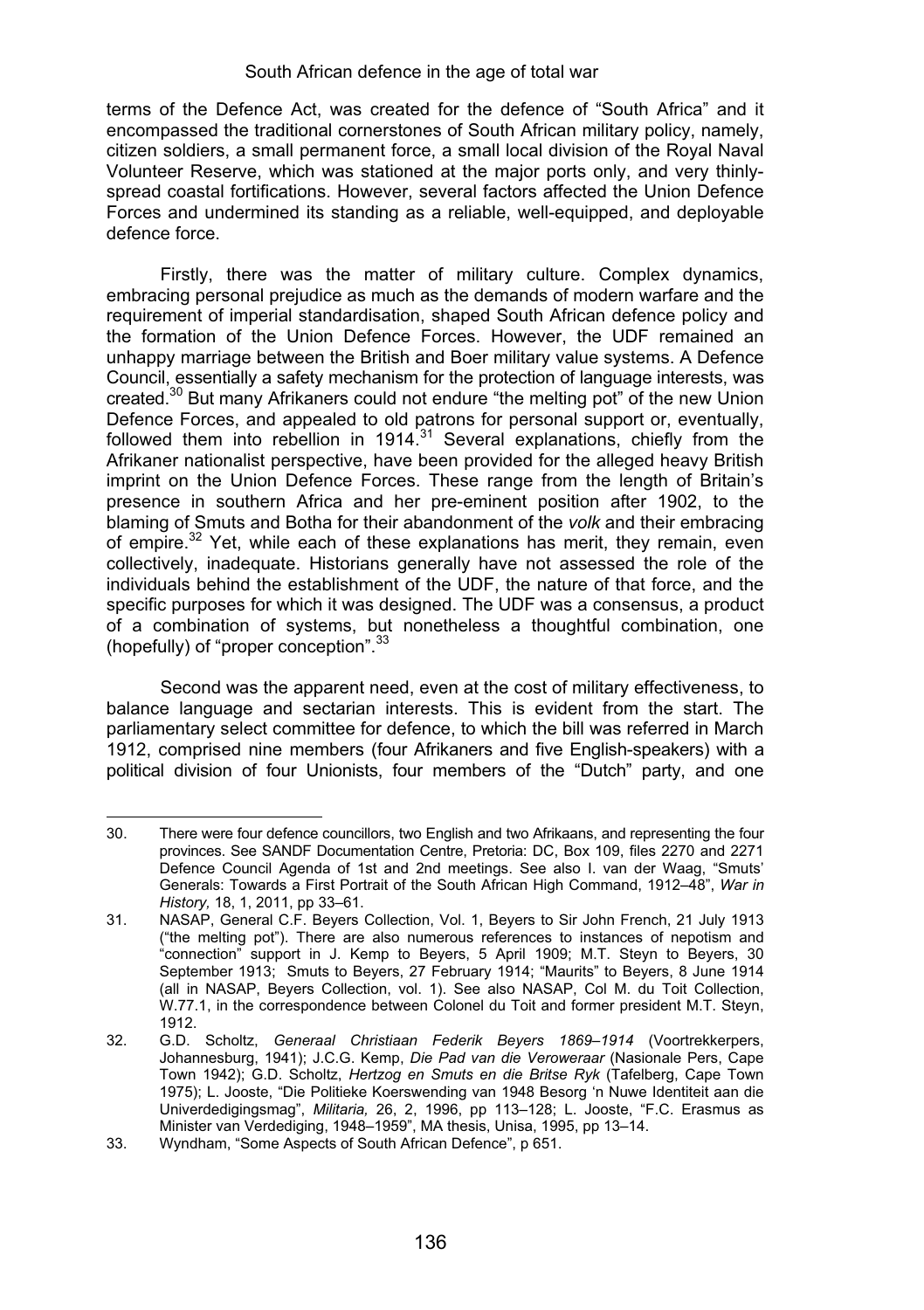Labourite, and representative of force of origin and province.<sup>34</sup> Even the specialists this select committee interviewed represented the British-colonial and Boer military systems in almost perfect equity. A prosopographical study of the South African high command during this period shows, moreover, that the split between the language groups was exceptionally fine (Table 1). The drive for language equity was seemingly the preferred way for finding a consensus in a difficult environment characterised by competing military traditions and language preferences.<sup>35</sup>

| Category | English | Afrikaans |  |  |
|----------|---------|-----------|--|--|
| 1912-20  |         | 11        |  |  |
| 1920-30  | 2       | 3         |  |  |
| 1930-40  |         |           |  |  |
| 1940-50  | 17      | 15        |  |  |
| Total    | 31      | 30.       |  |  |

Table 1: Career point and language of South African high command<sup>36</sup>

 Thirdly, and relating to this matter of equity, was the appointment of the high command. This was a difficult political decision and when the various arms of the Union Defence Forces came into being in 1913, the whole was placed under a divided command to protect sectarian interests and also diminish the possibility of a coup. The two most important positions were filled by Lukin, the former commander of the Cape Colonial Forces, and the staunchly republican, former-general C.F. Beyers. Lukin's was arguably the more important post in the new structure; he had to create an atmosphere in the Permanent Force that was congenial to both English and Afrikaans-speaking South Africans, which through personal fairness, impartiality and professionalism, he achieved to a remarkable degree. $37$ 

 Beyers, the commandant general of the Citizen Force, was cut from different cloth, which introduces a fourth matter, that of the military factions created before 1912 in the struggle for military power and the rush on the available posts in the new structures. Beyers and several other high-ranking officers provided organisationally for their clients and political followers; Beyers, when head of the Citizen Force, even emptying the citizen regiments of their more "British" officers.<sup>38</sup> This, as Charles Leonard complained, worked towards "permanent alienation instead of reconciliation"39 and affected the unity of the Union Defence Forces materially. Wyndham, pushed out of the Citizen Force in 1912, had noted somewhat

<sup>34.</sup> *Debatten van de Volksraad*, 7 March 1912, col 736; and Union of South Africa, Parliament, Select Committee Report: S.C.7-1912. On South Africa Defence Bill, p ii.

<sup>35.</sup> NASAP: General C.F. Beyers Collection, Vol 1, J.C. Smuts to C.F. Beyers, 9 May 1914, and "Maurits" to C.F. Beyers, 8 June 1914.

<sup>36.</sup> Van der Waag, "Smuts' Generals", p 51.

<sup>37.</sup> E.W. Nortier, "Major General Sir H.T. Lukin, 1861–1925: The Making of a South African Hero", MMil thesis, Stellenbosch University, December 2005.

<sup>38.</sup> NASAP: General C.F. Beyers Collection, Vol 1, J. Kemp to C.F. Beyers, 5 April 1909, and M.T. Steyn to C.F. Beyers, 16 February 1912; NASAP: Col M. du Toit Collection, C.F. Beyers to M. du Toit, 23 December 1912. See also, Kemp, *Die Pad van die Veroweraar*, p 109.

<sup>39.</sup> NASAP: Charles Leonard Papers, Charles Leonard to David Graaff, 17 February 1903.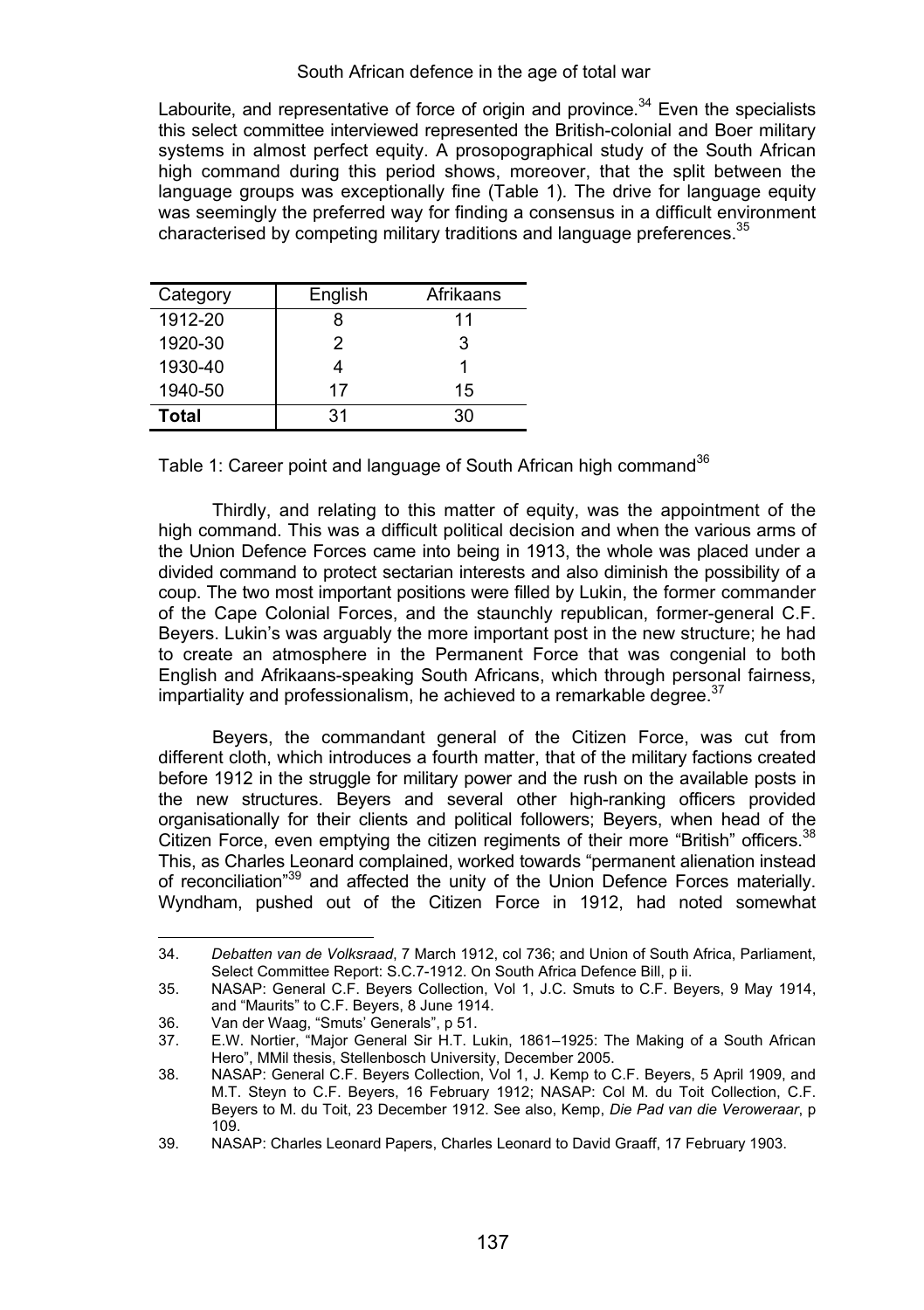prophetically two years earlier that Beyers was "a very violent Boer", capable of making "very racial speeches" and that if he were made "Minister of Defence, or Commandant General, [this] would lead to the dismemberment of any defence force that we may possess at present or in the future".<sup>40</sup> The establishment of organisational fiefdoms stunted development and the UDF failed to employ officers with the appropriate military training and education. And then, to complicate the complexity of this situation even further, there was the presence of two British commands in South Africa, which although a military necessity, was the cause of political mischief of a two-way flow, pressing Pretoria to "demonstrate independence".

These local British commands together form a further factor. The British Army command headquartered in the Castle, at Cape Town, and the Royal Naval base at Simonstown, presented problems that were political and military, necessary for the adequate defence of South Africa, but simultaneously a visible sign of South Africa's constitutional and military dependence. South Africa's answer, to invoke one British high commissioner, Sir William Clark, was "to devise some difference of method so as to demonstrate South Africa's independence".<sup>41</sup> Unsurprisingly, relations between South African officials and their often-shirty, British counterparts, were often difficult and reached several nadirs during the First World War and then during the 1930s. Smuts and his generals, for example, did not bother to consult the commander of the imperial command in South Africa when war erupted in 1914, which angered Major General C.W. Thompson and his naval counterpart in Simonstown, the commander-in-chief of the Royal Navy's Africa Station. Often Anglo-South African co-operation was a matter of personality. Brigadier-General A.E.J. Cavendish was recalled in 1917, after a speech in which he described Smuts, then in the British war cabinet, as "that modern miracle" who "for (the) beaten enemy ... had a very nasty knack of asserting himself at times".<sup>42</sup> Imperial distrust of certain South African officers confirmed by the outbreak of rebellion in 1914 and Beyers' Macbeth-like hesitation had exacerbated this. Similar friction arose during the build-up to 1939, when the South African government seemingly refused to co-operate with the British admiral in Simonstown and in 1940, much to the chagrin of local RN men, manufactured conditions that enabled Pretoria to create her own navy.<sup>43</sup>

Moreover, the stark economic environment of the 1910s and 1930s and the resulting financial austerity, forced Union ministers throughout this period to look to South African interests first. However, in terms of military policy the UDF found itself caught increasingly between its traditional role of colonial pacification and the heightening possibility of a foreign deployment. There was a lack of specificity and .

<sup>40.</sup> WSRO: PHA, Hugh Wyndham to Lady Leconfield, 2 November 1910.

UCT: BC81 Papers of Sir W.H. Clark, Ca5, Sir William Clark to Sir Edward Harding, 8 March 1937.

<sup>42.</sup> SANDF Documentation Centre, Pretoria: DC, Box 1142, file DCDB 2394/7, Speech by General Cavendish at a meeting of the St. John's Ambulance on 2 November 1917. See also suggested recall of Brigadier General Cavendish G.O.C. South African Military Command and appointment of General Martyn.

<sup>43.</sup> The National Archives, Kew, London (hereafter TNA): DO 35/1008/7 WG 429/13, Peter Clutterbuck to J.E. Stephenson, 29 September 1939. See also I. van der Waag, "The Thin Edge of the Wedge: Anglo-South African Relations, Dominion Nationalism and the Formation of the Seaward Defence Force in 1939–1940", *Contemporary British History,* 24, 4, 2010, pp 427–449.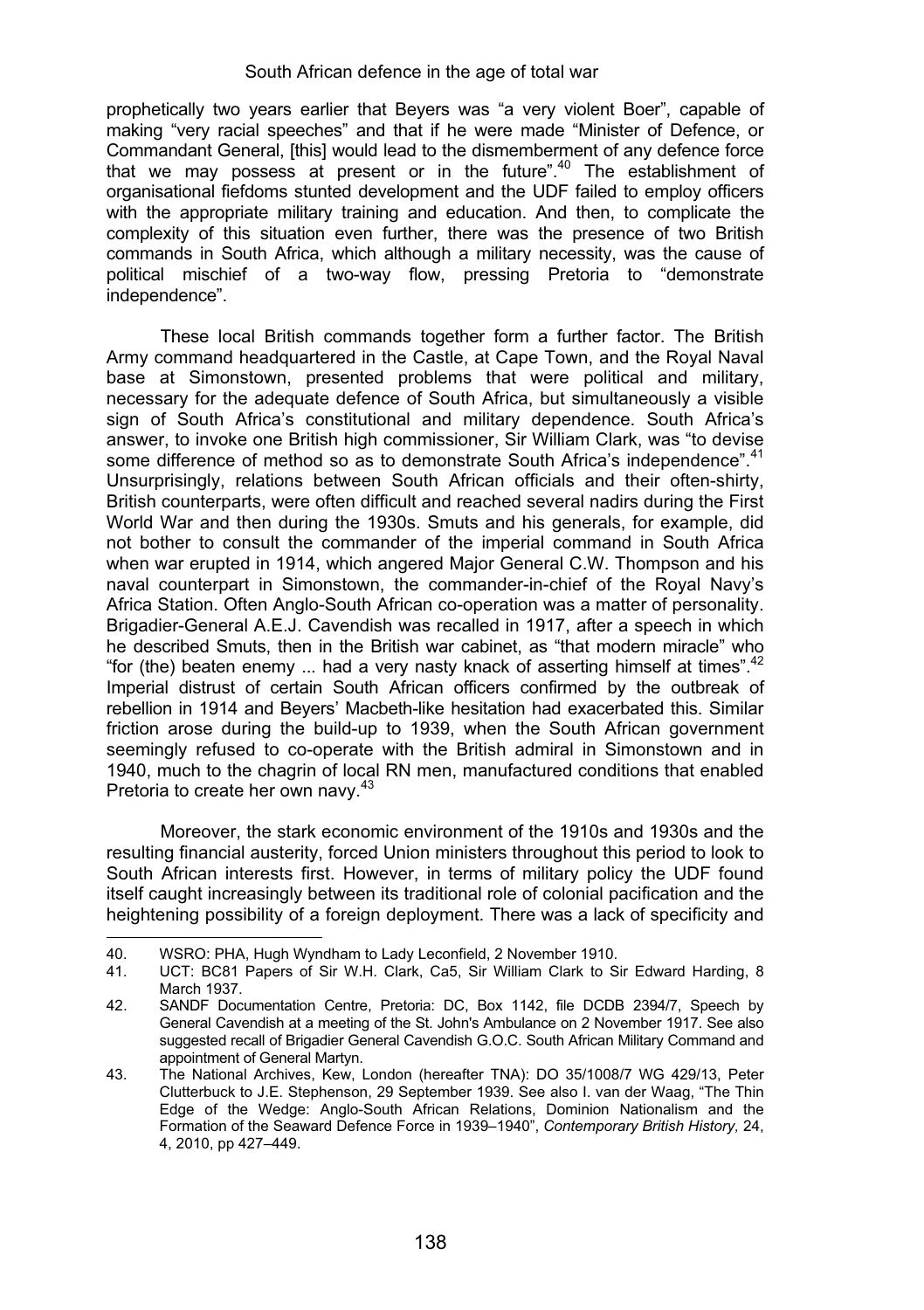no clear object; who can forget the reply of former Boer general, Coen Brits, to Botha's request for support in 1914: "My men are ready; who do we fight – the English or the Germans?"<sup>44</sup>

The strategic framework of the period was complex and fraught with difficulties, which were at once political, cultural, economic and organisational. There was, of course, interplay between individual leaders and their past experiences and their approach to military innovation, and the cultural climate of the Union's new military structures. Military leaders and their political masters had no consensus on who the potential enemies were, although the services viewed the defence of South Africa (possibly a geographic and not solely a political term) against a possible landward onslaught as their overall strategic mission. The services were always cash-strapped and competed, certainly during interwar years, for the shrinking pool of resources. As a result, the UDF enjoyed only difficult access to technological resources and there was seldom congruence between political objectives and force capabilities. And then, the experiences of the 1914–18 war shaped the strategic environment and the preparations for future conflict considerably.

# **Experience of war, 1914–1918**

.

South Africa's decision to enter the First World War and assist Britain in the struggle was not easy. Many Afrikaners recalled the assistance they had received from Germany in their recent war against the British and for many, Britain's claim made in 1914 with regard to Belgium that she would protect small nations, seemed incredulous.45 Moreover, South Africa was not a united country in 1914. There was no South African nation, no consensus on the war. In August and September 1914, the war suddenly brought the constitutional relationship with Britain and the British Empire into sharp relief.<sup>46</sup>

 In 1914, South Africa, tied constitutionally to Britain, could not choose her allies. Besides, nationally, Botha, former Boer general and now wartime prime minister, found himself between two camps: a "British" sector, wanting to involve South Africa in the war fully, and an Afrikaner camp, wanting South Africa to stay out. The first considered it South Africa's duty, as a loyal dominion of the empire, to freely support the British war effort. In fact, during the 1912 defence debate, the Unionists had predicted a time when South Africa would not only have to assume responsibility for her own defence, so freeing British assets for service elsewhere, but also offer the "old country" the support of a South African expeditionary force. $47$ 

<sup>44.</sup> As quoted by G. L'Ange, *Urgent Imperial Service: South African Forces in German South West Africa, 1914–1915* (Ashanti, Rivonia 1991), p 4.

<sup>45.</sup> H. Strachan, *The First World War in Africa* (OUP, Oxford, 2004), p 64.

<sup>46.</sup> L. Koorts, *DF Malan and the Rise of Afrikaner Nationalism* (Tafelberg, Cape Town, 2014), pp 105–17. See B. Nasson, *WWI and the People of South Africa* (Tafelberg, Cape Town, 1914) for an entertaining narrative of this period. On the changing position of black and coloured South Africans, see A. Grundlingh, *War and Society, Participation and Remembrance: South African Black and Coloured Troops in the First World War, 1914– 1918* (SUN Press, Stellenbosch, 2014) is equally excellent.

<sup>47.</sup> P.F. van der Schyff, "Die Unioniste Party in die Suid-Afrikaanse Politiek, 1910–1921", M.A. dissertation, PU for CHE, 1964), p 72.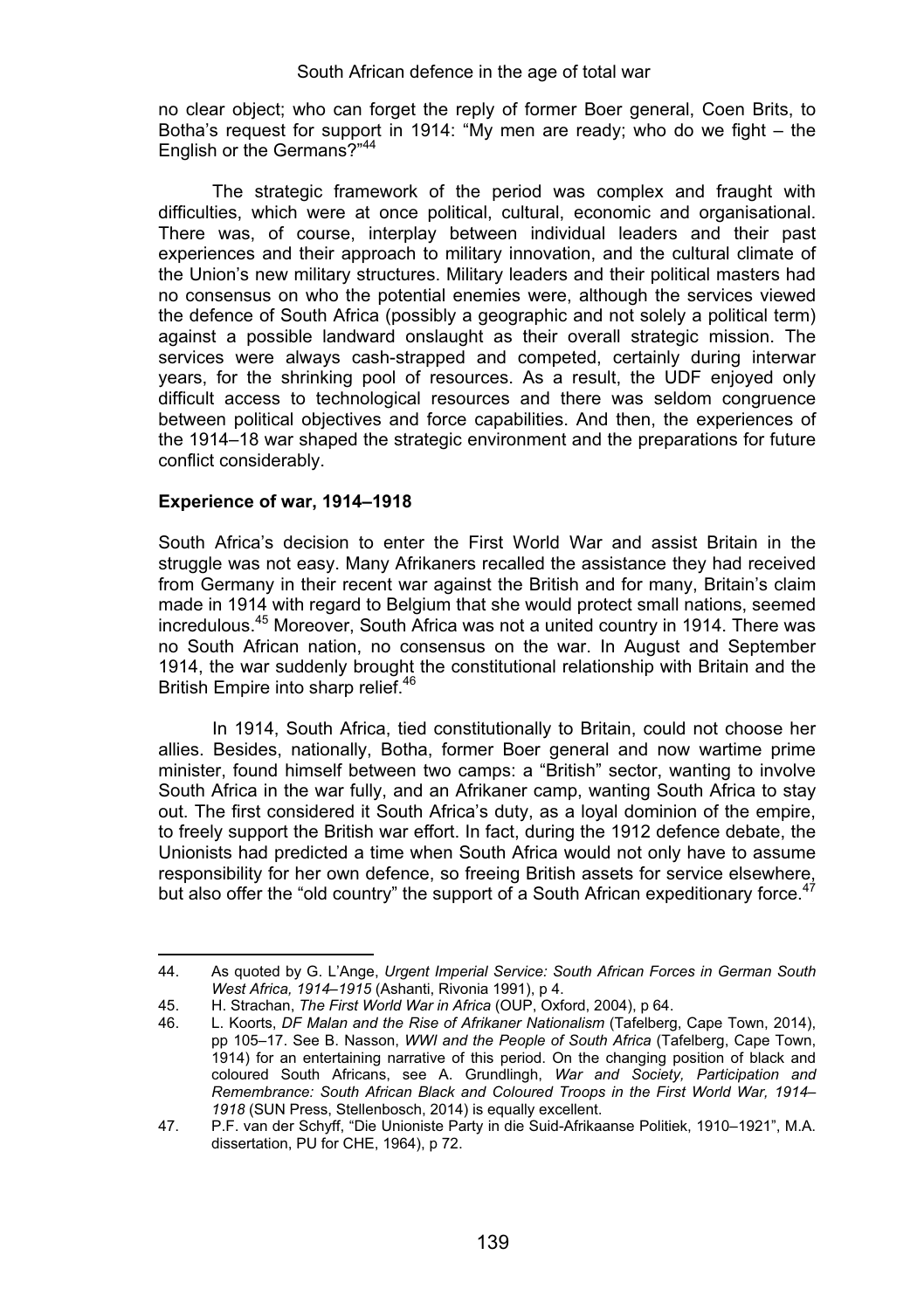To Afrikaner nationalists this was anathema. M.T. Steyn, writing to Smuts on 31 July 1914, reckoned that:

the troubles in England are the result of the South African War. One sees still more. This war has driven England out of her "splendid isolation" into her "ententes" and her yellow alliances and today she has fallen foul of Continental entanglements. The mills of Providence grind slowly indeed!<sup>48</sup>

Republican Afrikaners had longed for this in 1900. Now, fourteen years later, this had seemingly happened and there was new hope. The Afrikaner nationalist saw no reason whatever to help Britain. They might, as Steyn was suggesting, rather seize the moment presented providentially as an occasion for a small people to assert their claim for independence, even militarily if necessary.

 Botha, perhaps naively, had hoped to unite the country behind the war effort, and so strengthen longer term bonds. This was, as Francey Malan noted, "wonderful politics" and Botha succeeded to a surprising degree in quietening the voice of radical labour and nationalistic Africans. However, as Malan predicted, by committing South Africa to the war, Botha ran "the danger of losing the sentiment of the [Afrikaner] people".<sup>49</sup> The war and the questions it opened raised African expectations and fuelled Afrikaner nationalism. Botha therefore battled to achieve and then maintain consensus in his cabinet. Faced with potential defections and the growing rift in Afrikanerdom, his first wartime ministry was unstable and his second ministry, formed after the October 1915 election, could only govern with Unionist support, though not in formal coalition.

South Africa's military task was, moreover, complicated. Not only was the UDF little more than two years old, but South Africa, as John Buchan reminds us, had "foes within and without her gates"50 and her task, "of all the nations of the British Commonwealth ... [was] at the outbreak of war the most intricate".<sup>51</sup> At the beginning of August 1914, South Africa duly offered to take care of her own defence, so freeing imperial troops for deployment to France – they were not to return.<sup>52</sup> The defences of South Africa were now for the first time manned solely by the new UDF, some of whom, disliking the tedium of garrison duties and the manning of home defences, were anxious to form a South Africa expeditionary force. Failing this some left to join the British Army.<sup>53</sup>

<sup>48.</sup> M.T. Steyn to J.C. Smuts, 31 July 1914, in W.K. Hancock and J. van der Poel (eds), *Selections from the Smuts Papers, Vol 3: June 1910–November 1918* (Cambridge University Press, Cambridge, 1966), p 184.

<sup>49.</sup> NASAC: A583, F.S. Malan Collection, Volume 22, Diary of F.S. Malan, 9 August 1914. See also F.A. Mouton, *Prophet without Honour, F.S. Malan: Afrikaner, South African and Cape Liberal* (Protea Book House, Pretoria, 2011), chapter 7.

<sup>50.</sup> J. Buchan, *The History of the South African Forces in France* (Battery Press, Nashville, 1992), p 13. See also Emily Hobhouse to J.C. Smuts, 8 August 1914, in Hancock and Van der Poel (eds), *Smuts Papers, Volume 3*, p 185.

<sup>51.</sup> Buchan, *The History of the South African Forces in France*, p 13.

<sup>52.</sup> The South African Military Command closed with effect from 1 December 1921. SANDF Documentation Centre, Pretoria: DC, Box 886, file Q.23892, Transfer South African Military Command to Union Defence, Secretary for Defence to the Headquarters, SA Military Command, 28 September 1921.

<sup>53.</sup> WSRO: PHA, Hugh Wyndham to Lady Leconfield, 13 August 1914.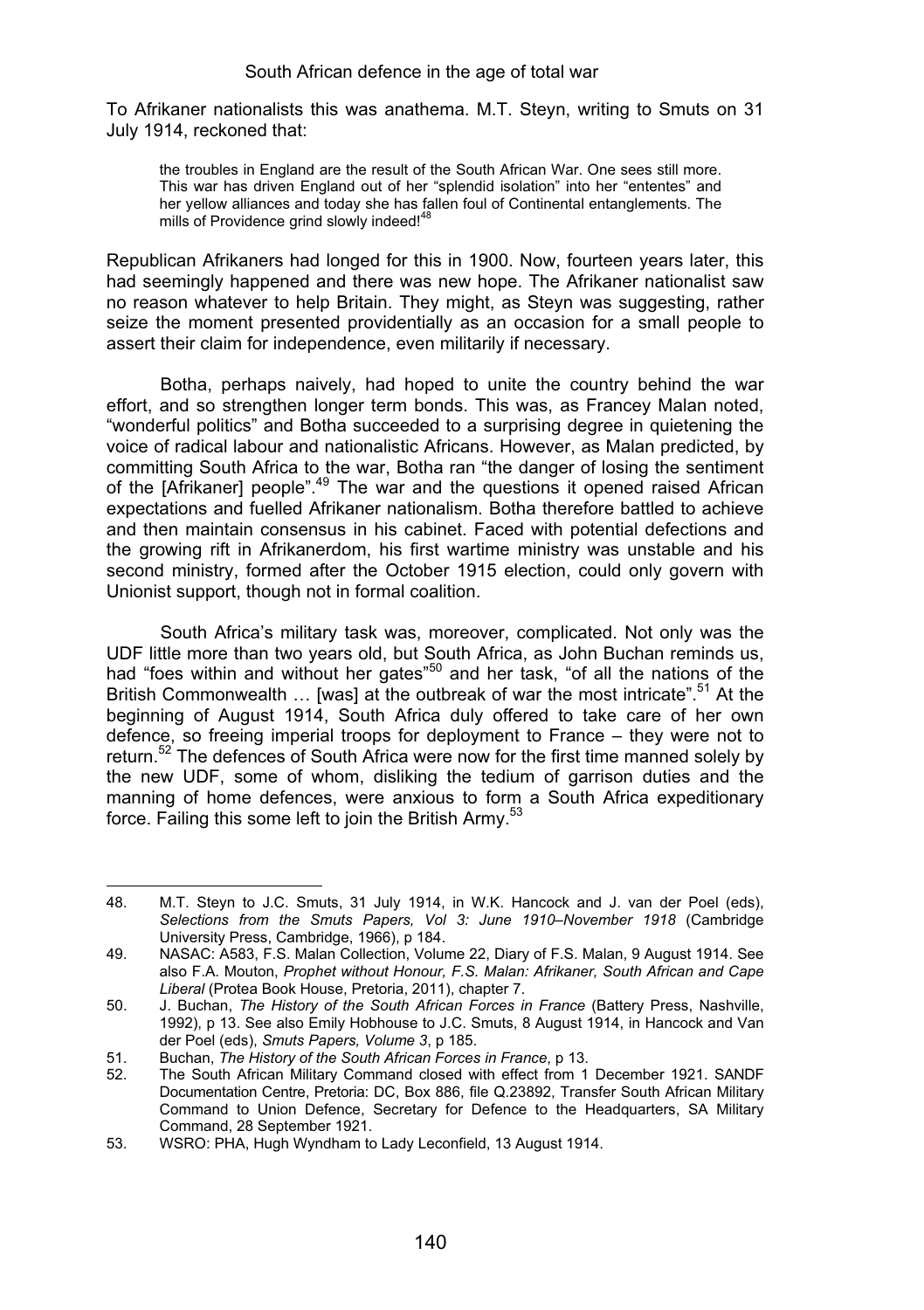| South African defence in the age of total war |  |  |  |  |  |  |  |
|-----------------------------------------------|--|--|--|--|--|--|--|
|-----------------------------------------------|--|--|--|--|--|--|--|

|                          | White combatants | Coloured   | <b>Black labourers</b> |
|--------------------------|------------------|------------|------------------------|
|                          |                  | combatants |                        |
| South Africa             | 5082             |            | 7 267                  |
| South West Africa        | 67 237           |            | 33 546                 |
| East Africa              | 43 477           |            | 16845                  |
| Egypt and France         | 30 179           | 1925       | 25 111                 |
| In British Army (approx) | 6 500            |            |                        |
|                          |                  |            |                        |

Table 2: Military participation in the First World War<sup>54</sup>

For the fledgling UDF, her series of complex and divergent campaigns commenced with the purpose of neutralising the radio stations in the German colony of South West Africa. This campaign was suddenly suspended, while attention was diverted to the Afrikaner rebellion. When this was put down, the South West campaign recommenced. An infantry brigade helped quash the Senussi in Egypt before being practically annihilated at Delville Wood in France. The brigade, accompanied to the Western Front by a field ambulance and a general hospital, had to be reconstructed more than once. Two brigades of heavy artillery, a signal company, a railway company, an Auxiliary Horse Transport Company and a South African Native Labour Contingent (SANLC) also served in France, but not in association with each other or the infantry brigade. A large South African force broke German resistance in East Africa; while a brigade of field artillery and later the Cape Corps served in Egypt and Palestine (Table 2). Numerous South Africans were recruited into the Royal Air Force; some 6 500 volunteered for service in imperial units; and all the while the conquered territory of South West Africa was garrisoned by occupation troops, who, in the words of the official historians, had "a successful little native campaign of their  $^n$ <sup>55</sup>

<sup>54.</sup> Adapted from *Official Yearbook of the Union of South Africa 1922* (Government Printer, Pretoria, 1922), p 399.

<sup>55.</sup> Anon., *The Union of South Africa and the Great War: Official History* (Government Printer, Pretoria, 1924). Although Wyndham and Collyer, and possibly Smuts, all made contributions, Leipoldt was probably responsible for the bulk of this work. Jan Ploeger came to a similar conclusion in 1989, although he unfortunately did not present his evidence. See J. Ploeger, "Suid-Afrikaanse Staats- en Staatsondersteunde Militêre Geskiedskrywing, 1924–1987", *Militaria,* 19, 4, 1989, p 19.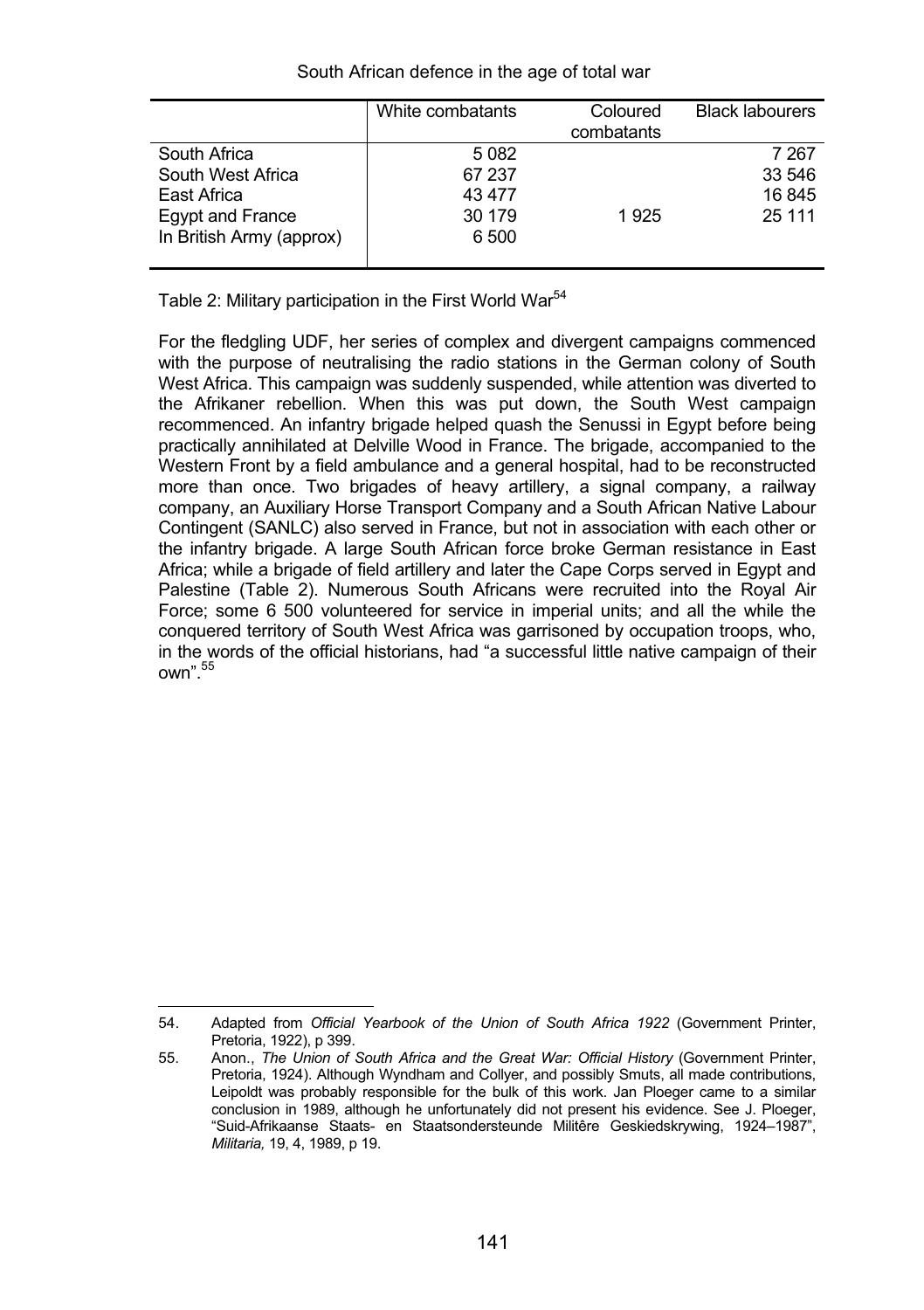

Figure 1: South African casualties (battle related): a comparative campaign perspective

Note: these figures include "killed in action" as well as "wounded in action".

 For the allied powers, the ostensible victors, victory was bittersweet. For South Africa, this was little different. Although the country emerged physically unscathed, the price tag, in money and sacrifice, was high. $56$  The numbers of South African casualties were relatively small. Battlefield casualties (killed and wounded in action) were particularly low for the African campaigns, numbering 0.56 percent of force strength in German South West Africa; 6.92 in Egypt and 7.24 in German East Africa. This rose to 25.09 percent for the campaign on the Western Front (Figure 1). But this was also low when compared with the other dominions. The total killed during the war (1914–1918) was 9 percent of those serving abroad, the next lowest was Canada at 12 percent. Most of the 7 121 South African killed during the war had died on the Western Front (Table 3). For South Africa, a country accustomed to limited wars and low own-force casualties, these losses were unacceptable. Furthermore, the war, together with the rebellion and rumour of rebellion, had come at a political cost, increasing as it did popular suspicion of government, leaders, and institutions like the military. It discredited Botha and Smuts, the wartime ministers, and, although temporarily aligning South Africa with the allied powers, estranged Smuts and those of broader vision from the mass of Afrikaners.

<sup>56.</sup> A serious study of the impact of the war on South African society is still lacking. For comparative works see R. Bourne, *Britain and the Great War, 1914–1918* (Edward Arnold, London, 1989); A. Marwick, *The Deluge: British Society and the First World War* (Little, Brown & Co, Boston and Toronto, 1965); A. Marwick, "The Impact of the First World War on Britain", *Journal of Contemporary History,* iii, 1, 1968; A. Marwick, *War and Social Change in the Twentieth Century: A Comparative Study of Britain, France, Germany, Russia and the United*  States (Macmillan, Basingstoke, 1974); J. Winter, *The Great War and the British People* (Macmillan, Basingstoke 1985); and J. Winter, *The Experience of World War 1* (OUP, Oxford, 1988).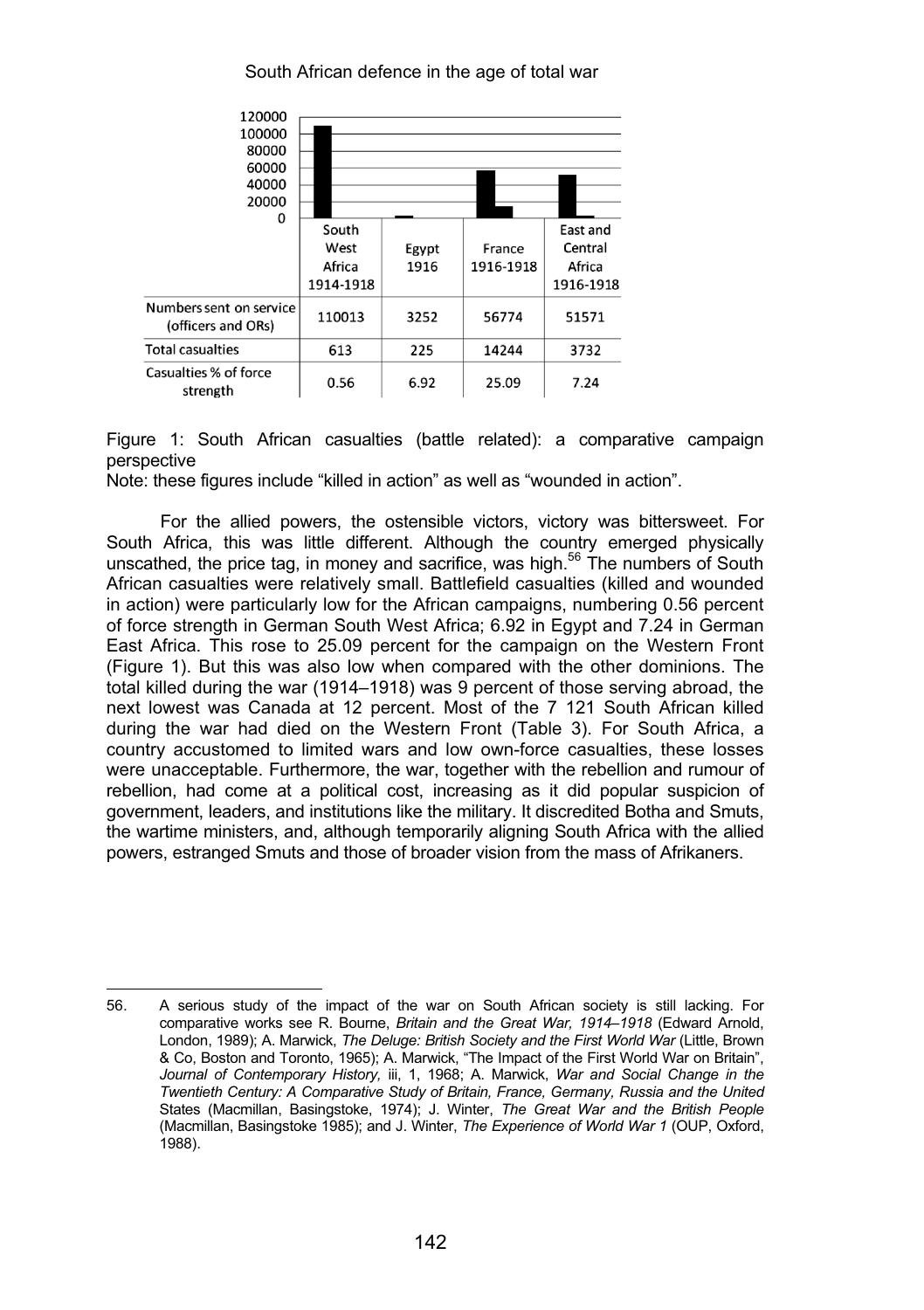|                       | Total<br>recruited | Total<br>recruited<br>as % of<br>male<br>population | Total<br>serving<br>abroad | Total serving<br>abroad as %<br>of total<br>recruited | Total<br>killed     | Total<br>killed as<br>$%$ of<br>total<br>recruited | Total<br>killed as<br>$%$ of<br>serving<br>abroad |
|-----------------------|--------------------|-----------------------------------------------------|----------------------------|-------------------------------------------------------|---------------------|----------------------------------------------------|---------------------------------------------------|
| United<br>Kingdom     |                    | 22                                                  |                            |                                                       |                     |                                                    |                                                   |
| Canada                | 628.964            | 14                                                  | 458.218                    | 73                                                    | 56.63<br>9          | 9                                                  | 12                                                |
| Australia             | 412.953            | 14                                                  | 331.814                    | 80                                                    | 59.33<br>0          | 14                                                 | 18                                                |
| New Zealand           | 128.525            | 20                                                  | 112,223                    | 87                                                    | 16.71               | 13                                                 | 15                                                |
| South Africa<br>India | 136.070<br>683.149 | $10 \bullet$                                        | 76.184<br>1.096.01<br>3    | 56                                                    | 7.121<br>65.05<br>6 | 5                                                  | 9                                                 |

Table 3: Contribution of imperial and dominion troops to war effort, 1914-1918<sup>57</sup>

- This figure is a percentage of the white, male population.

This was, of course, not a phenomenon uniquely South African. Generals, across the board, were blamed for the costly failures of the war. Military commanders on all sides were criticised and severely so, for the apparent waste of human life in a succession of offensives that gained little. Many South Africans saw Delville Wood as an example of this callousness. Some like Maud Wyndham, the wife of the shadow defence minister, went a step further. She blamed these military "muddles" on the Allied generals whom she accused of incompetence and lacking in the mental dexterity needed to effect a tactical and strategic breakthrough. But she was even more critical of the politicians, who she believed were self-serving and did not support the fighting generals with a workable and realistic grand strategy to win the war. She was striking an important note: a total war demands excellent leadership, political and military, that can work together in unison toward larger national objectives. "Providence", she lamented at the end of 1915, "has not given us a Chatham and a Marlborough to guide us thro' this period".<sup>58</sup>

Yet, although it was "no use girding against the poor minnows we have got", Mrs Wyndham was convinced, as many South Africans were, that "there [were]<br>things even a minnow might avoid".<sup>59</sup> The South African leadership, although praised in Britain for their stance, was at times, for both the British sector in South Africa as well as the Afrikaner right, an object for amusement and of scorn. Some soldiers derided the politicians for their apparent willingness "to fight to the last drop

<sup>57.</sup> Adapted from A.S. Thompson, *Imperial Britain; The Empire in British Politics, c.1880–1932* (Pearson, Harlow, 2000), p 158.

<sup>58.</sup> WSRO: PHA, Maud Wyndham to Lady Leconfield, 8 December 1915. Mrs Wyndham, incidentally, was born a Lyttelton of Hagley. She was descended from the core of the governing families of eighteenth- and nineteenth-century Britain and her ancestors included both Chatham and Marlborough. Of this she had also been aware.

<sup>59.</sup> WSRO: PHA, Maud Wyndham to Lady Leconfield, 8 December 1915.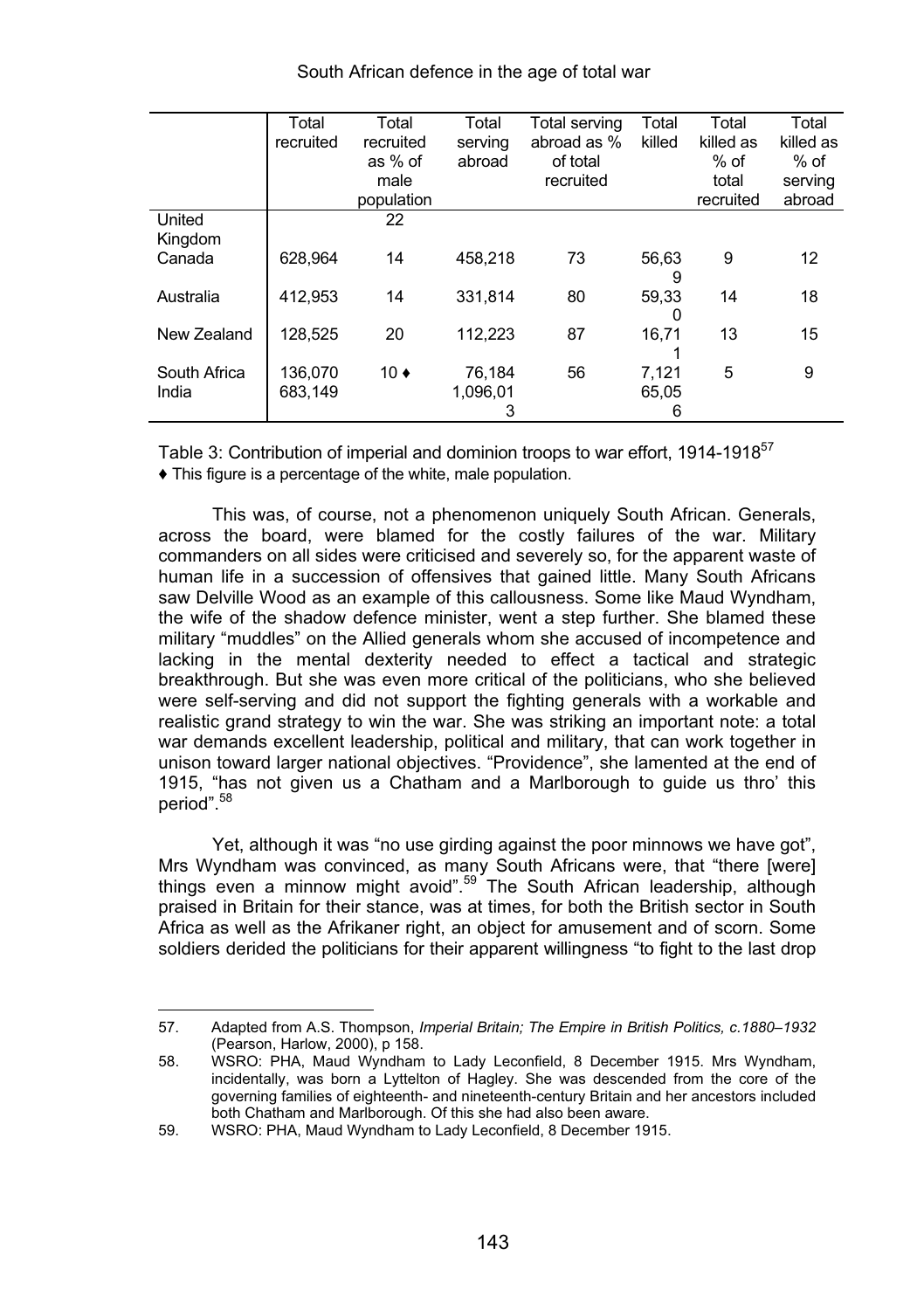of blood of the soldiers at the front".  $60$  They, the politicians, were the true enemy; the soldiers, collectively, their victims. They were innocent and their sacrifice almost Christ-like. Emily Hobhouse blamed the politicians, "who make troubles", for sending the troops in to be killed. $61$  N.W. Nichol, vocalising a popular sentiment, reckoned that "there is no doubt the politicians ought to get it in the neck, it's an awful shame that the soldiers should be the only ones to suffer".<sup>62</sup> They had been exposed to the brutality of warfare in Europe supposedly without proper training. There was a notion that colonial volunteers ought not to have been thrown into the line against German militarism.

# **Post-war strategic calculations**

More than a quarter of a million South Africans served on the different fronts during the Great War, involving nearly ten percent of the total white population and some twenty percent of the male white population (Table 3). More than thirty thousand South Africans experienced the horror of trench warfare on the Western Front, the accompanying devastation and the shocking casualty statistics. For South Africans, attuned to small wars, limited "native" campaigns, chiefly of pacification, and accustomed to low own force casualties, the change to total warfare and the experience of the Western Front was cataclysmic. The South African stand at Longueval and Delville Wood lasted almost one week, from midday on July 14 to dusk on July 20, 1916. This was the most expensive week in South African military history until surpassed by the defeat at Sidi Rezeg (1941) and then the surrender at Tobruk  $(1942)^{63}$ 

Nowhere was the impact of the Western Front for South Africa greater than on the nation's foreign policy. The war shattered any possibility for post-rebellion, national reconciliation and left South Africans confused and deeply divided on the goals to be pursued and methods to be used. Even before it had ended, the traumatic experience of the war, combined with the apparent improvement of relations between some Afrikaners and some English-South Africans, and a growing preoccupation with domestic problems, produced a drastic reordering of national priorities. Smuts had placed foreign policy consistently near the top of the ranking of national concerns, but by Hertzog's first term of government it was placed well down on the priority list. $64^{\circ}$  $\overline{a}$ 

<sup>60.</sup> UCT: BC643 Joyce Newton-Thompson Collection, B1.53, Lt Cyril Newton-Thompson to Joyce Nettelfold, 21 July 1916.

<sup>61.</sup> Emily Hobhouse to J.C. Smuts, 8 August 1914, in Hancock and Van der Poel (eds), *Smuts Papers, Volume 3*, p 186. This idea still has currency in South Africa. See, for example, G. Mills, "Canon Fodder for Man's First Mechanised Mass Murder", *The Sunday Independent*, 13 February 2005, p 17: "They were brave, but the war itself was a costly folly and the political leaders who caused it were callous and inept."

<sup>62.</sup> UCT: BC477 Purland Family Collection, N.W. Nichol to Capt T. Purland, 1 August 1917.

The political impact of the fall of Tobruk is treated superbly by A. Stewart, "The 'Atomic' Despatch: Field Marshal Auchinleck, the Fall of Tobruk Garrison and Post-War Anglo-South African Relations", *Scientia Militaria, South African Journal of Military Studies,* 36, 1, 2008, pp 78–94.

<sup>64.</sup> The Smuts and Hertzog premierships are treated in D.W. Kruger, *The Age of the Generals; A Short Political History of the Union of South Africa, 1910–1948* (Dagbreek, n.p., 1958); and Scholtz, *Hertzog en Smuts*, a study that has unfortunately not found publication in English. The South African military during the interwar period has been address in I. van der Waag, "The Union Defence Force between the Two World Wars, 1919–1940", *Scientia Militaria,* 30, 2, 2000, pp 183– 219.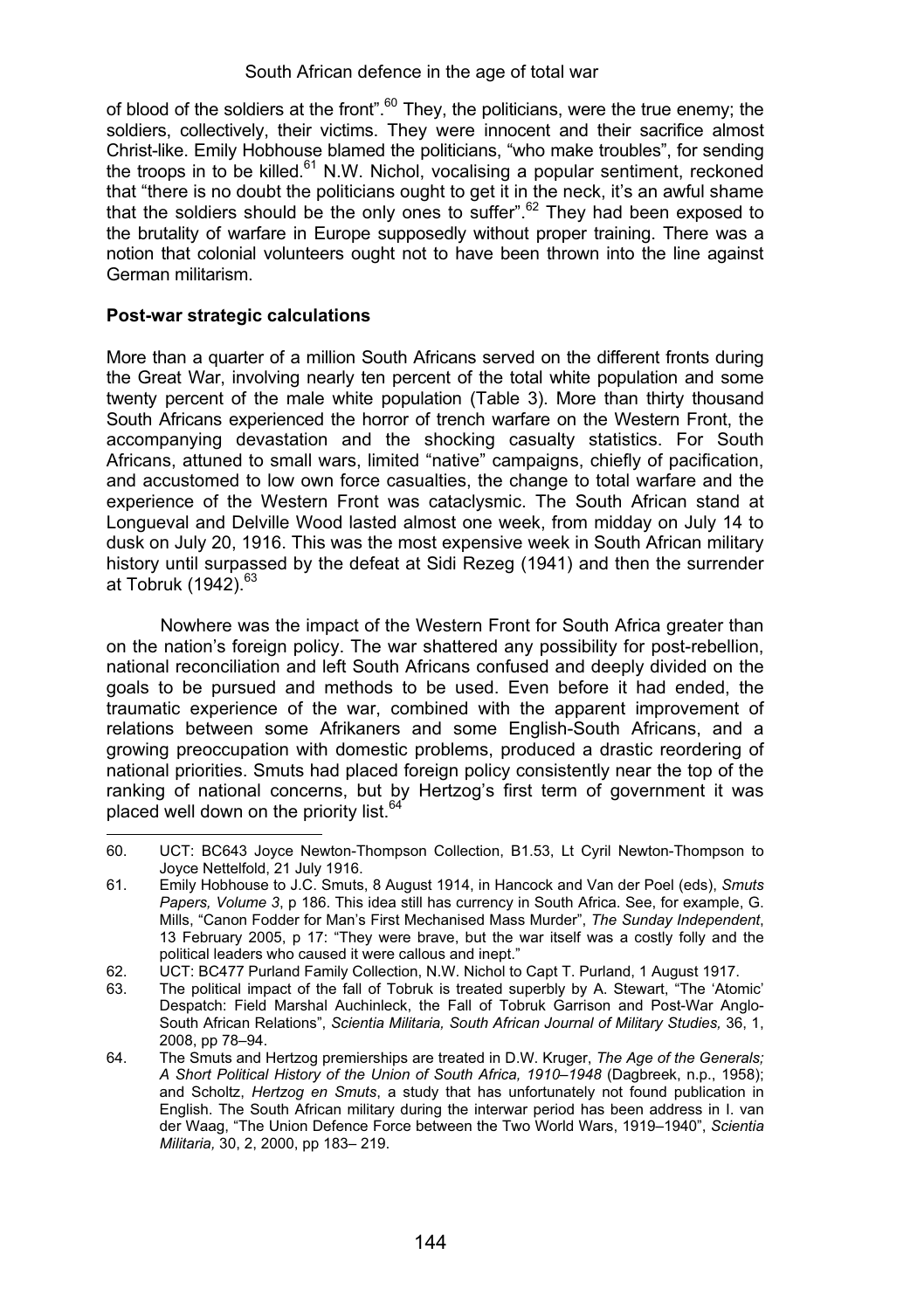In the very different climate of the mid-1920s, the debate over the war that had not fully taken place at the war's end assumed a central place in the larger and at times quite vocal debate over South African foreign policy. The basic issues remained. Firstly, there was the question of the morality of the intervention. Ought South Africa to involve herself in foreign, imperial wars? And, closely associated with this, was the aversion for technological warfare, for the *materielschacht*. 65 Smuts himself wrote: "There is much to make us profoundly sad and almost to despair of the future of the race when we see our greatest intellectual and scientific discoveries turned like so many daggers at the heart of civilization."<sup>66</sup>

The individual had to be recovered and returned to the centre stage; something it seemed that could be done more easily in Africa, where human skill seemed to count for more. This raises the second matter, the wisdom of the intervention. Europe, simply stated, was not the place for South African military ventures. The campaigns in German South West and East Africa had been, as Buchan noted, "frontier wars, fought for the immediate defence of her borders and her local interests".<sup>67</sup> Sub-Saharan Africa was South Africa's backyard and the only theatre to which post-1924 nationalist governments would consider sending South African troops. Warfare in Europe had to be avoided and after 1924 and the advent of the first nationalist government, the Union Defence Force refocused on Africa, where asymmetry would be to her advantage and was seemingly more suited to the South African way of war. France and the Western Front had been geographically foreign, and its circumstances militarily unfamiliar.<sup>68</sup>

Geography and post-Versailles politics had combined to give South Africa reasonably safe and defensible borders. The 1922 Smuts-Churchill agreement left the Royal Navy responsible for the protection of the coastline and, with Simonstown now recognised as a British naval base, all of the reasonable risks of war seemed effectively covered. Germany had been driven out of Africa, German South West was in South African hands, and Tanganyika had gone to Britain. There was now no apparent danger of attack overland and, in any case, the overland routes were limited, the potential European enemies geographically distant, and African opponents at a technological disadvantage. The Hertzog government, which came to power in coalition with Labour in 1924, could as a result settle into an easy military economy.

<sup>65.</sup> The repercussions of industrialised warfare have been addressed by A.R. Millett and W. Murray, *Military Effectiveness, Volume 1: The First World War* (CUP, Cambridge, 2010); T. Travers, *The Killing Ground: The British Army, the Western Front, and the Emergence of Modern Warfare, 1900–1918* (Allen & Unwin, London, 1987) and *How the War Was Won: Command and Technology in the British Army on the Western Front, 1917–1918* (Routledge, London, 1992); A. Ashworth, *Trench Warfare, 1914–1918: The Live and Let Live System* (Macmillan, London, 1980); and others.

<sup>66.</sup> Smuts to Wolstenholme, 29 November 1915, in Hancock and van der Poel (eds), *Smuts Papers, Volume 3*, pp 324–325.

<sup>67.</sup> Buchan, *The History of the South African Forces in France*, p 260.

See Merriman's speech quoted in "Union's Roll of Honour. Deathless Deeds at Delville Wood", presented at the Musical Memorial Service in the City Hall. See also "Mr Merriman on South Africa's Heritage", *Cape Times*, 19 July 1917, p 6.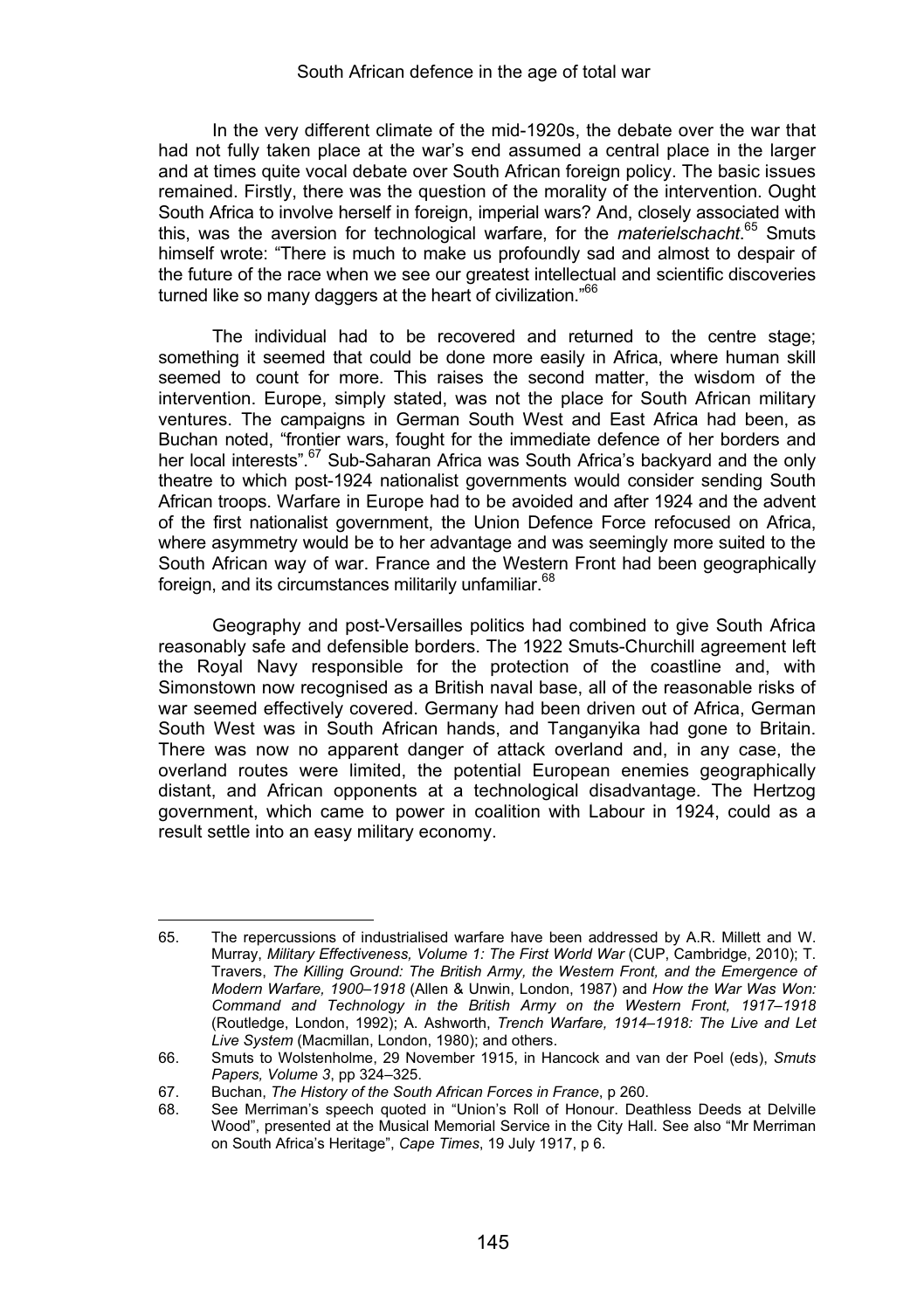Moreover, when in opposition, Hertzog's National Party had equated military and industrial power with Smuts, holism and a Greater Britain.<sup>69</sup> The war experience had provoked strong Afrikaner opposition, particularly against support of Britain and objectives perceived to be British and imperial rather than South African. They had opposed South African support for British attempts to rescue Greece and the intoxicated Eleftherios Venizelos during the Chanak crisis. Dr D.F. Malan (NP, MP Calvinia), noted: "The Dardanelles are not worth a drop of our blood or a shilling of our money; South Africa should proclaim her neutrality."70 Tielman Roos (NP, MP Lichtenburg) was quoted as follows:

Ons is absoluut daarteen gekant om die Unie te stoot in die bynes van Europese en Asiatiese politiek en oorloë. Dus sal die Nasionale Party veg teen die versending van 'n enkele Afrikaner-Engels- of Afrikaans-sprekende – en die uitgawe van 'n enkele pennie in verband daarmee.<sup>71</sup>

(We are absolutely opposed to pushing the Union into the beehive of European and Asian politics and wars. The National Party will therefore fight against the despatch of a single South African and the expense of a single penny in this connection.)

Nationalist politicians followed this line from the start and, after their electoral success in 1924, implemented increasingly a policy of neutrality.

There were several constraints, however. For one, there was no common vision on who constituted the most likely enemy. The post-war threat assessment identified several potential enemies and possible theatres of operations; interestingly, the threat perceptions had changed little since the turn of the century. There was theoretically, after Germany's defeat, always a non-African power able to project force inter-continentally. During the 1920s this was France. During the 1930s Italy and Germany were assessed the greater threat. Nationalist politicians, and their supporters within the military, reckoned Britain a threat, either as a possible foe or as the mechanism through which South Africa would be dragged into another war.

There was also the threat of landward invasion from continental Africa, which might take the form of a colonial power with imperial objectives or the possibility of an African revolt against colonial rule sweeping south, possibly a mutiny by the *Force Publique* of the Belgian Congo.<sup>72</sup> Three assumptions underlay nationalist policy: there would be time for mobilisation; the war would be mobile and in the African bush north of the border and South African cities and towns would be safe from air attack.<sup>73</sup> The third threat, omnipresent since 1906, was an

<sup>69.</sup> See, for example, SANAC: A608 Fremantle Collection, Volume 14, Fremantle to Hertzog, 12 November 1923.

<sup>70. &</sup>quot;Dr Malan en die Dardanelle", *Volkstem*, 2 September 1922. Translated from the original Afrikaans: "Die Dardanelle is nie 'n druppel van ons bloed of 'n sjïeling van ons geld wêrd nie, en Suid-Afrika behoort hom neutral te verklaar.

<sup>71. &</sup>quot;Geen Man en Geen Pennie; Ons Leier oor die Wereld-krises", *Ons Vaderland*, 22 September, 1922.

<sup>72.</sup> Information extracted from War Office, Admiralty and RAF files by Capt. F.H. Theron in September 1929. SANDF Documentation Centre, Pretoria: DCS, Box 3, file SP 9, Capt Theron's attachment to War Office report on "Belgian Military Forces in Congo: Extract from Report of Colonial Ministry".

<sup>73.</sup> D. Cowie, "Union of South Africa", *Journal of the Royal United Service Institution*, 84, 1939, pp 262–263.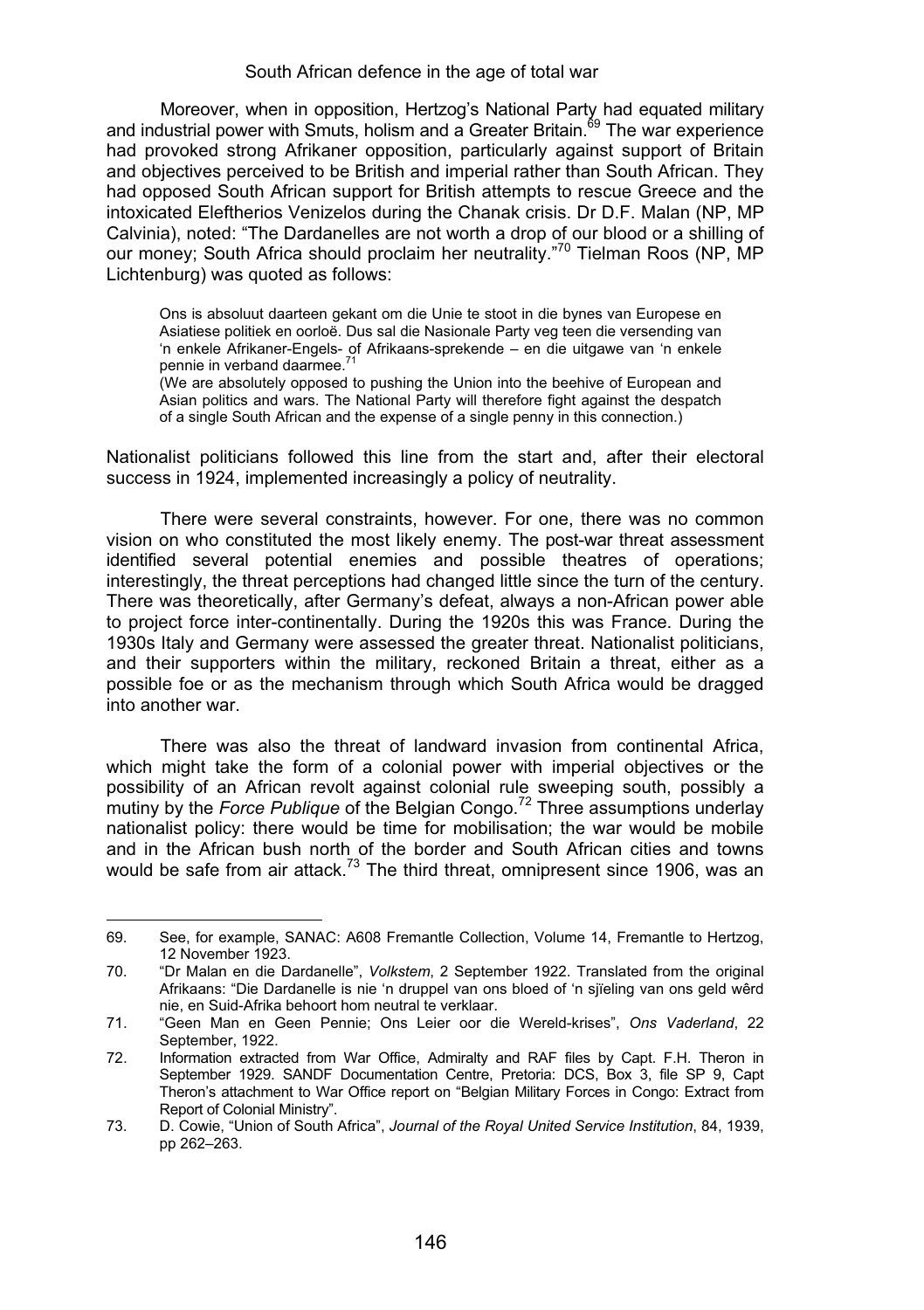internal uprising by African nationalists or syndicalised labour within South Africa itself.

For the first contingency there was the Royal Navy. But for the second and particularly the third contingency, South Africa, they argued, was particularly vulnerable. Various measures were taken to buttress the defence force, which had been stripped out for reasons of economic efficiency by the nationalist governments, and counter strategies to meet each of the three contingencies were designed and, by degree, implemented. These measures, sometimes meaningful, but often feeble, included increased professionalism in the military; appointments based upon military merit rather than political affiliation; the search for alliances; and re-equipment. With time three broad principles emerged. Firstly, the zone of deployment for the UDF was Africa and the UDF would only be deployed for the immediate defence of South Africa, where it would enjoy the advantages of technological asymmetry. Here was a further assumption: that the UDF would never again have to be deployed to Europe.<sup>74</sup> Secondly, the UDF would be a small force, well-equipped for its purpose. There would be an emphasis on mounted infantry and a small air force, but little room for mechanisation as the lack of infrastructure in Africa pointed to little use for it. Thirdly, the UDF would nonetheless be sufficiently lethal to deal with internal conflict, sufficiently potent not to run the risk of many ownforce casualties. This is seen at Bulhoek, the Bondelswarts uprising, the Rand revolt of 1922, and the Ipumbu uprising of 1931, where the UDF, deployed in three of these cases to conduct punitive operations, had great psychological advantage.

The indifference and tendency toward isolation so manifest immediately after the war also declined in the following decades as the Nationalists grappled with the difficulty of having to marry ideology and reality. The 1930s brought several triggers for defence growth and a re-examination of defence policy. The first was the creation of the Fusion government in 1933 and the appointment of Oswald Pirow as defence minister. Second was the improving economy, that lead to Pirow's five year plans. The third was the Italian occupation of Abyssinia in 1936 and the sudden realisation that small advances would bring South Africa within airstriking range of Italian bases. Moreover, there were diplomatic moves by Germany to recover her lost colonies and, all the while, the Royal Navy was losing ground in the world naval ratings. The strategic landscape had changed suddenly; but the UDF, facing no immediate land-based threat, was designed to meet an enemy on African soil, somewhere near the equator, and in bush warfare.<sup>75</sup>

The lack of common vision regarding the threat perception, created substantial differences in the other strategic calculations. These considerations, as Millett has shown, regard the "anticipated theatres of operations, the immediacy in

<sup>74.</sup> After 1918, many South African political parties embraced the notion that South Africa should not become entangled in schemes for imperial defence; here Smuts and his shrinking support base, including the Unionists after 1921, were the exception. After the promulgation of the Statute of Westminster (1931) the NP in particular was adamant that South Africa was in no way bound to enter any war. Nationalists contended that a consistent policy of neutrality was South Africa's first line of defence against foreign aggression. See, J.S. Gericke Library, University of Stellenbosch: Dr D.F. Malan Collection 1/1/2355, "Die Agtergrond van ons Verdedigingsbeleid".

<sup>75.</sup> F.W. Perry, *The Commonwealth Armies: Manpower and Organisation in Two World Wars* (Manchester University Press, Manchester, 1990), pp 191–192.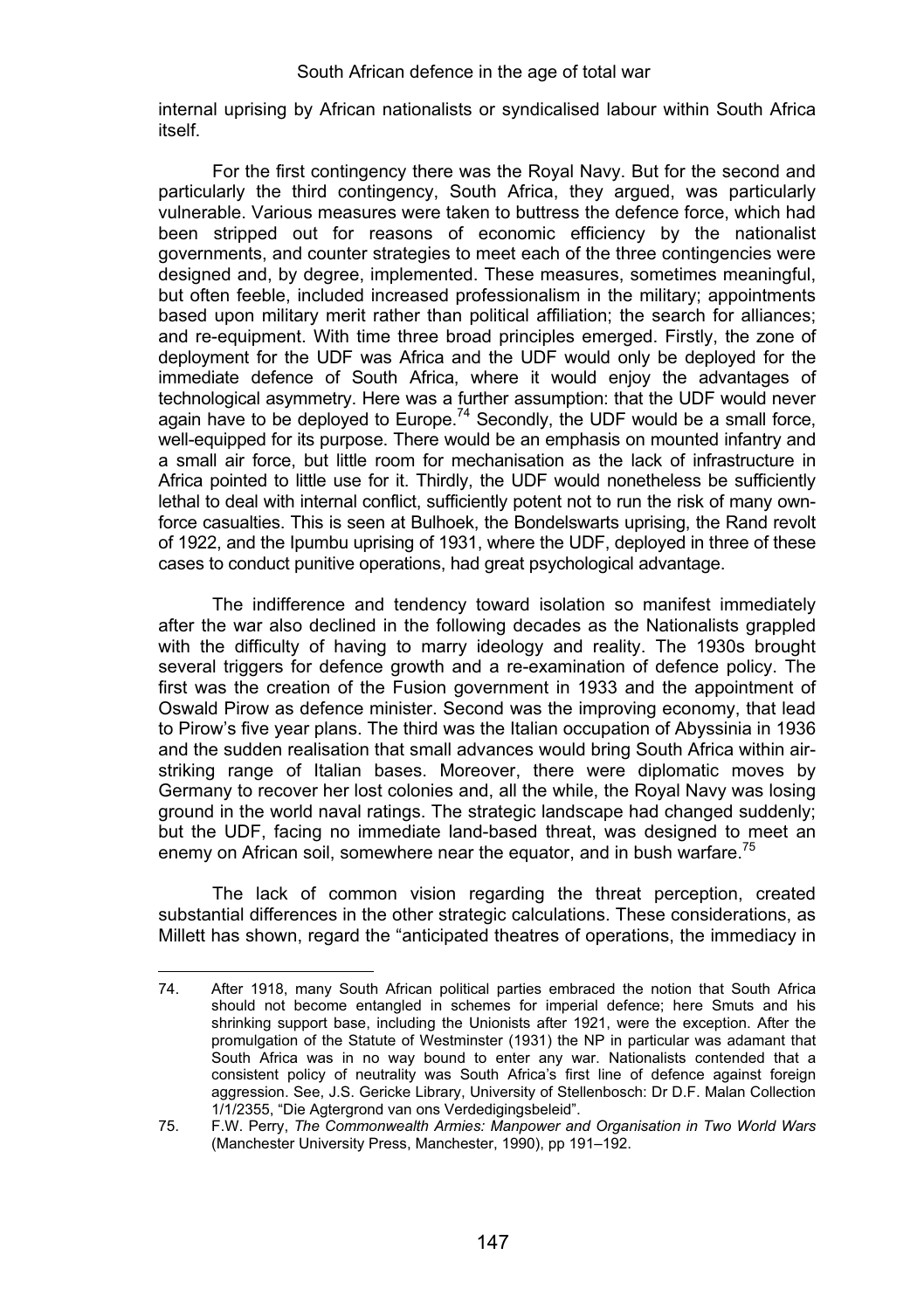distance and time from the possible outbreak of war, the balance between deterring war or simply preparing to fight it, the likely length of a potential conflict, the role of allies", in South Africa's case, the role of the United Kingdom as primary "ally" and, of course, questions of force design and "the anticipated requirement for joint air-sea-land operations".<sup>76</sup> Broadly-speaking, Africa south of the equator was considered by the government to be the zone of deployment for a small force that had to be sufficiently-lethal, psychologically-overwhelming, and well-equipped.

# **Technology, military innovation and organisational politics**

It was difficult to imagine where such a force would come from, given the constraints facing the South African staff. As Captain (later Major General) Frank Theron noted in 1930,

the essence of the present-day problem … is … to take what is best and acceptable to all in the traditional life and customs of the people, very gradually – for we are a most conservative people – to evolve a system that will secure the State against all internal trouble, and also raise the most formidable obstacle possible against foreign aggression.<sup>7</sup>

Reformers, often in the face of a general staff and service organisations that did not always appreciate the potential of new forms of operations, managed to institutionalise new ideas on warfare. This was done through the institutionalisation of the study of military history and of the so-called "lessons" of the last war in the service schools and colleges, through the writing of doctrinal manuals, and through the creation of real operational units. South Africa too went through several processes to deduce "lessons", commencing during the war $^{78}$  and following through a series of military publications produced in South Africa between 1920 and 1939. These included several drill manuals and textbooks<sup>79</sup> as well as the official history of the Great War, which appeared in 1924. The last, described later by Agar-Hamilton as having "no outstanding merit",<sup>80</sup> was a tremendous disappointment to Jack Collyer, a wartime chief of the general staff, who had hoped for a utilitarian history that would draw lessons and make instruction material.<sup>81</sup> Collyer bridged the

<sup>76.</sup> A. Millett, "Patterns of Military Innovation in the Interwar Period", in Murray and Millett, *Military Innovation in the Interwar Period*, p 336.

<sup>77.</sup> Capt. F.H. Theron, "The Union Defence Forces of South Africa", *Journal of the Royal United Service Institution*, 75, 1930, pp 744–745.

<sup>78.</sup> SANDF Documentation Centre, Pretoria: WO1DA, Box 5, War Diary, South African Infantry Brigade Headquarters, Brig. Gen. H.T. Lukin to Maj. Gen. W. Furse, 3 August 1916, This has been quoted at length by Ian Uys in his *Rollcall; The Delville Wood Story* (Uys Publishers, Johannesburg, 1991).

<sup>79.</sup> In 1921 "UDF Infantry Training, Part I (Drill) and Part II (Field Operations)"; "UDF Field Artillery Training"; "UDF Musketry Regulations"; a revision of "Mounted Riflemen Training"; "Tactical Notes for Officers"; and "Notes on Field Sanitation", were in the process of preparation.

<sup>80.</sup> J.A.I. Agar-Hamilton, "The Union of South Africa War Histories", in R. Higham (ed.), *Official Histories: Essays and Bibliographies from around the World (Greenwood, Westport, 1970), p.* 443.

<sup>81.</sup> Collyer began his military career with the Cape Mounted Riflemen and saw action in the Second Anglo-Boer War as well as the two African campaigns of the First World War. He retired as Chief of the General Staff in 1920, when he embarked upon his histories of the South West and East African campaigns, which received official sanction in 1936. See I. van der Waag, "Contested Histories: Official History and the South African Military in the 20th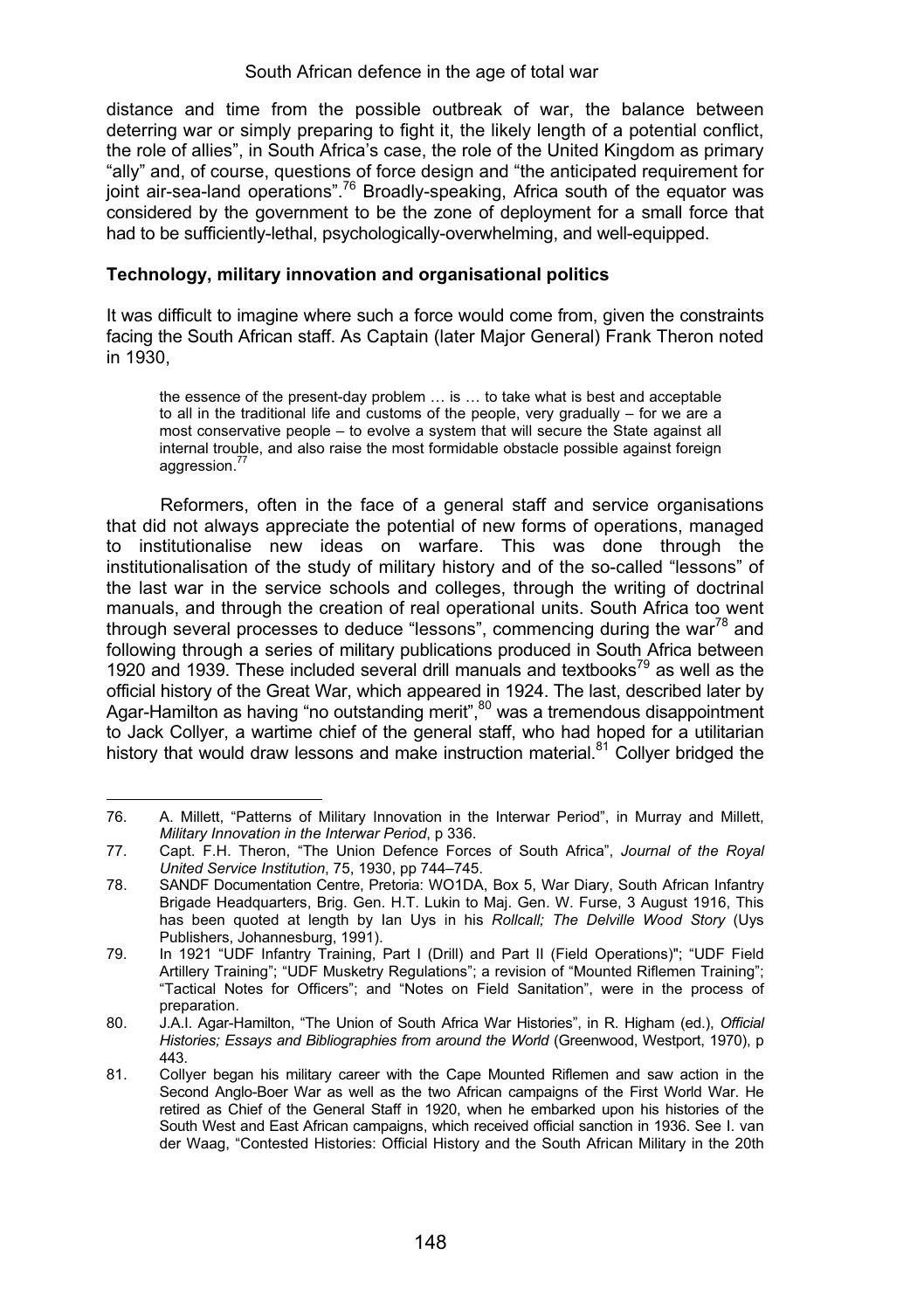gap himself with two textbooks, one on the German South West Africa campaign (1937) and another on the German East African campaign (1939).<sup>82</sup>

As far as Collyer was concerned European textbooks were irrelevant in Africa and he set about producing standard texts for warfare in Africa, deducing the "lessons" in the nineteenth-century utilitarian, didactic fashion, neatly set-out for the instruction of officers at the South African Military College.<sup>83</sup> Although, many of his "lessons" were misinformed, they provide a rare insight into inter-war South African military thinking. Collyer, thought by some to be "the Liddell-Hart of South Africa". <sup>84</sup> pointed out and quite rightly that South Africa had not been prepared for war in 1914 and his first call was for the systematic collection and updating of information in Sub-Saharan Africa and "the teaching of experience", emphasising both the importance of military history and the collection of accurate military information. Foreknowledge would lessen the difficulty in gaining strategic surprise, shorten campaigning in tropical Africa, and so limit casualties. However, Collyer, a mounted infantryman with fifty years of service in Africa, was clearly not a man for modern devices. He highlighted the problems of air power rather than possibilities<sup>85</sup> and discounted the immediate value of mechanised transport in Africa, only mounted troops could be relied upon, and so provided unwittingly a theoretical basis for the "bush cart" policy of Oswald Pirow, who became defence minister in 1933.<sup>86</sup> The type of operations undertaken by South Africa in East Africa in 1940 and North Africa in 1941 had simply not been contemplated.

Britain acquiesced if not quite happily in the political drive by South Africa to take care of her own defences, leading to the closure of the imperial command in South Africa in 1921 and the establishment of a Seaward Defence Force in 1940. At times South African efforts had striking flair. For example, in late 1924, when the role of the Active Citizen Force was restricted to the combating of African and other uprisings within the Union, a special striking force designated the South African Field Force was organised under a single commander. Although small and having only a small mechanised nucleus, this force was revolutionary, predating Britain's<br>experimental mechanised force by more than two years.<sup>87</sup> The Field Force comprised two squadrons of the 1st Regiment, South African Mounted Riflemen and

Century", in J. Grey (ed.), *The Last Word? Essays on Official History in the United States and British Commonwealth* (Praeger, Westport, 2003), pp 27–52.

<sup>82.</sup> J.J. Collyer, *The Campaign in German South West Africa, 1914-1915* (Government Printer, Pretoria 1937); and *The South Africans with General Smuts in German East Africa, 1916*  (Government Printer, Pretoria, 1939).

<sup>83.</sup> Preface in Collyer, *The South Africans with General Smuts in German East Africa*. See also D. Visser, British Influence on Military Training and Education in South Africa: The Case of the South African Military Academy and its Predecessors", *South African Historical Journal,* 46, May 2002, pp 63–82.

<sup>84.</sup> J.S.M. Simpson, *South Africa Fights* (Hodder & Stoughton, London, 1941), p 91.

<sup>85. &</sup>quot;So far as the enemy troops were concerned, aerial action did little damage and produced trifling information": Collyer, *The South Africans with General Smuts in German East Africa,* p 87.

<sup>86.</sup> Collyer, *The South Africans with General Smuts in German East Africa, pp 266–277; as* well as O. Pirow, *James Barry Munnik Hertzog* (Howard Timmins, Cape Town, n.d.), p 219; and P.E. von Lettow-Vorbeck, *My Reminiscences of East Africa* (Hurst & Blackett, London, 1920), p 50.

<sup>87.</sup> Lord Carver, *The Apostles of Mobility: The Theory and Practice of Armoured Warfare* (Holmes & Meier, New York, 1979), pp 38, 48.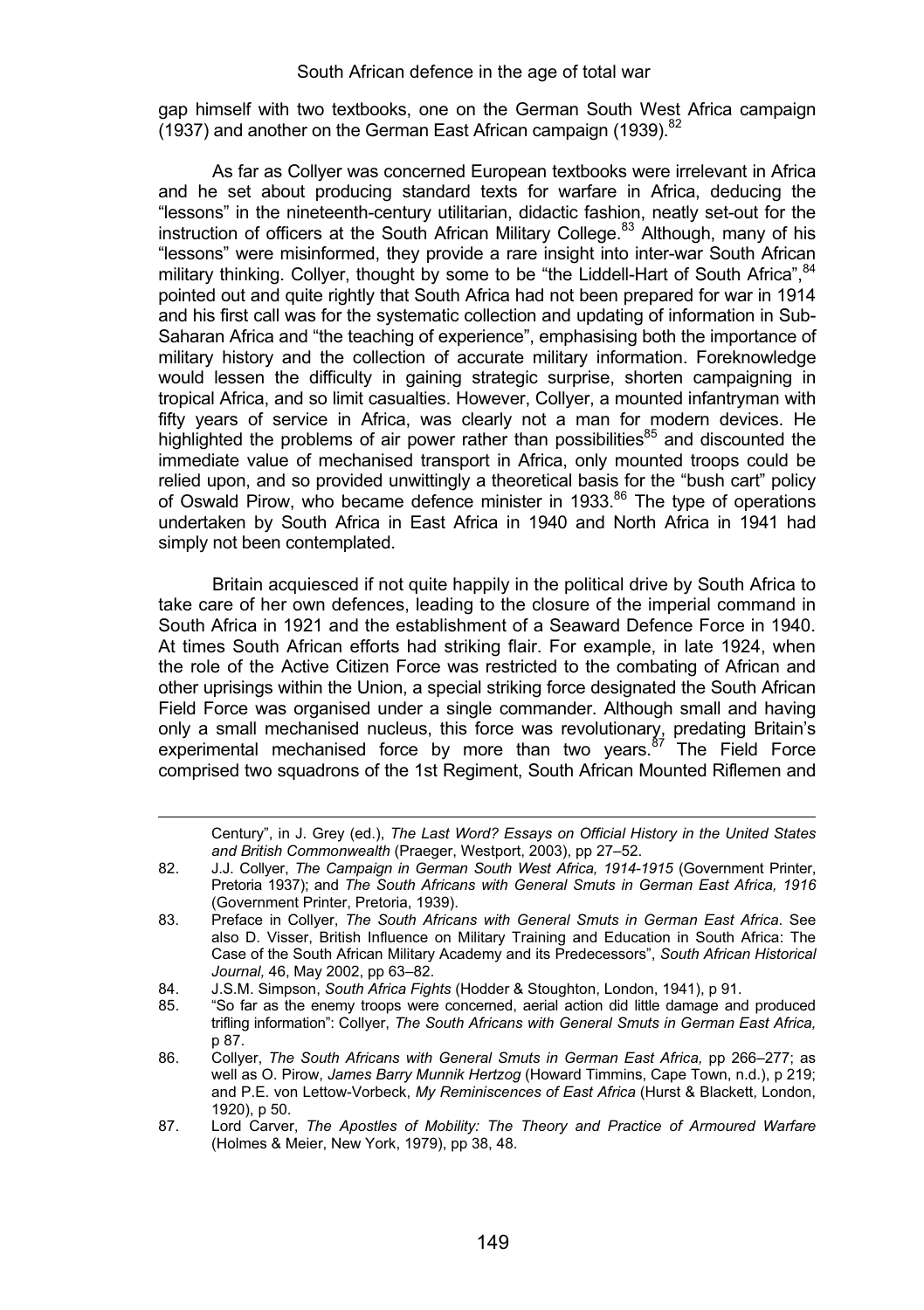three batteries of the SA Field Artillery;<sup>88</sup> with the 1st Regiment SAMR reorganised to include an Armoured Car Section of two vehicles (imported from the UK in 1925), each with two machine guns.<sup>89</sup> This special force could be dispatched at a moment's notice to any location within the country, to deal with disturbances in a quick and clinical manner. Yet, as events turned out, in the face of financial stringency and louder air voices, the Field Force was disbanded on 31 March 1926.<sup>90</sup>

There were a number of reasons for this. Airpower had a powerful voice in Sir Pierre van Ryneveld, who became CGS in 1933, and airpower seemed to provide a potent but cheap means of pacification. In 1922, the Bondelswarts rebellion had folded following the deployment of just two aircraft and, three years later, the Rehoboth rebellion was put down with the SAAF as the only portion of the UDF employed to assist the South West African administration.<sup>91</sup>

The development of a South African navy faced diverse institutional barriers and as a result, naval matters remained neglected through the 1920s and into the 1930s.<sup>92</sup> Defence Headquarters (DHQ) was, after all, first dominated by the army and, after 1933, by an increasing number of airmen. British officials, who got to know their South African opposite numbers well, thought little of Van Ryneveld. Of him Evans, the British admiral, opined: "[he] knows and cares little about the Navy, but is a most enthusiastic airman. He will be only too ready to seize on any remark about mobility to press for an expansion of the Air Force to the exclusion of all else." Viewed from Simonstown, Major General Andries Brink, an erstwhile CGS and head of the commandos in 1939, was thought worse. He was, Evans thought, "no lover of England or of the Royal Navy, and he is very cautious where money is concerned. He may be expected to support any suggestion for doing as little as possible".<sup>93</sup>

In these quotations we see clearly three reasons for the neglect of defence and particularly of coastal defence: dominion nationalism, a focus on land and after 1933 on air forces, and the impact of the financial stringency of the 1930s. Moreover, Van Ryneveld and Brink, who clearly shared views on South African force size and force design, dominated the UDF during the 1930s. Their mainstreaming an embryo air force, at the cost of coastal defence and of naval

 $\overline{a}$ 

<sup>88</sup>*. Abridged Annual Report of the Department of Defence for the Year ended 30 June 1925* (Government Printer, Pretoria, 1926), paragraph 10.

<sup>89.</sup> SANDF Documentation Centre, Pretoria: DC, Box 559, file DC 6/57205 O.C. Field Force Roberts Heights. Sadly very few documents dealing with the South African Field Force are to be found at the South African Military Archives in Pretoria because most of the records generated by the Commander of the S.A. Field Force were destroyed following an archival appraisal in 1933. See SANDF Documentation Centre, Pretoria: DC, Box 1910, file DC 251/6, Records Defence Department Destruction of Valueless Records.

<sup>90.</sup> *Abridged Annual Report of the Department of Defence for the Year ended 30 June 1926* (Government Printer, Pretoria 1927), pp 12–17.

<sup>91.</sup> SANDF Documentation Centre, Pretoria: DC, Box 1026, file DF 573/9, Rehoboth Disturbances 1925, Circular DF 9/573, 21 April 1925.

<sup>92.</sup> This view was certainly held by the Admiralty at the time. See TNA: DO 35/186B/11, Report by Major A.N. Williams, R.M., former Royal Navy intelligence officer stationed in Cape Town, 17 April 1934.

<sup>93.</sup> TNA: DO 119/1052, Memorandum on South African Coast Defences, attached to Evans to High Commissioner, 10 September 1935. These opinions, while seemingly unkind, were widespread within British circles and were directed broadly at South African officialdom. See also UCT: BC81, Papers of Sir W.H. Clark, Ca1, Sir William Clark to Sir Edward Harding, 14 January 1935.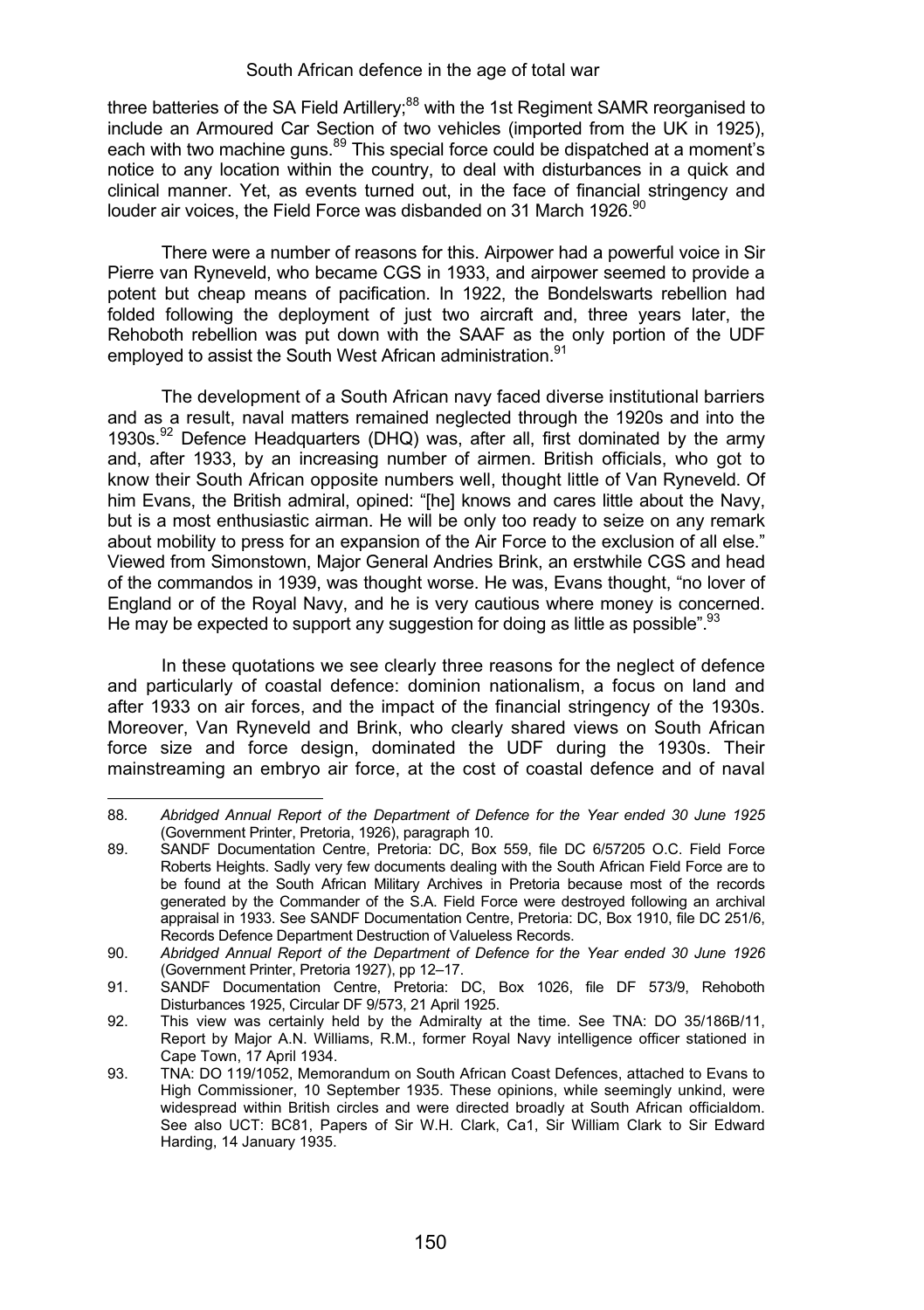forces, is clearly illustrated by the South African nominations (made since 1926) for courses in Britain. During this period army officers dominated with 17 courses of the total 29. Naval personnel had a brief flash in the early 1930s, when their numbers (4) equalled the army candidates during the years 1930–1932. However, after 1933 and the advent of the Fusion government and the appointments of Pirow as defence minister and of Van Ryneveld as CGS, the picture changed. Of the 13 positions filled from 1933 to 1938, more than half were for Van Ryneveld's airmen.<sup>94</sup>

There was, moreover, an official British perception that South Africans, and Oswald Pirow the defence minister from 1933, were reticent to spend money on the adequate but unspectacular. Pirow was thought to be

a man of action who likes the big thing and who has little use for half measures. Also, he is a great lover and admirer of South Africa and would strongly resent any remark which might be interpreted as belittling his country. In addition, he is very air-minded.<sup>95</sup>

Increasingly attention was focused and resources spent on the development of air power and land and naval matters were increasingly neglected. A redistribution of funds and opportunities from the army and naval service to the air force was the pattern for the remainder of the interwar period with several defence acquisitions contracted with Germany.

While a surprisingly good balance existed, throughout the period, between the two language groups (see Table 1), the political elites packed the structures with their supporters and, reading popular sentiment, few South Africans in 1914 and 1939 had full confidence in the skill and political neutrality of the bulk of the officer corps. In December 1914, the Archbishop of Cape Town dismissed Sir Duncan Mackenzie, who had led the field forces against Bambata in 1906, as brave but impetuous, and like the other South African commanders, an amateur and "no match for professional German officers".<sup>96</sup> Military advice was not institutionalised and military professionalism was not always thought compatible with civilian control. At different times, changes were made to the high command – in the form of appointments and purges – for political reasons. Purges took place on at least five occasions between 1914 and 1948, although on each occasion for unique reasons. South Africa entered the Second World War lacking broad-based national support. Discontent seethed, particularly in rural districts,  $97$  and in the Transvaal several senior officers were charged with "conduct prejudicial to good order and military discipline".<sup>98</sup>

<sup>94.</sup> SANDF Documentation Centre, Pretoria, Annual Reports of the Department of Defence, 1925–1939.

<sup>95.</sup> TNA: DO 119/1052, Memorandum on South African Coast Defences, attached to Evans to High Commissioner, 10 September 1935.

<sup>96.</sup> Wits: Archbishop Carter Papers, William Carter to Algernon Lawley, 18 December 1914. Similar views filled the press: See SANDF Documentation Centre, Pretoria: DC, Box 573, file D.9199, European Crisis General, Volume 7, Editor of *Transvaal Leader* to Smuts, 7 January 1915.

<sup>97.</sup> NASAP: A1 Smuts Papers, Volume 132, Capt. D.J. Louw to Lt. Col. C.L. Engelbrecht, 1 November 1939 p 11.

<sup>98.</sup> NASAP: A1 Smuts Papers, Volume 132, Col B.W. Thwaites, Director of Intelligence to Military Secretary to the Prime Minister, 14 November 1939 (f.15).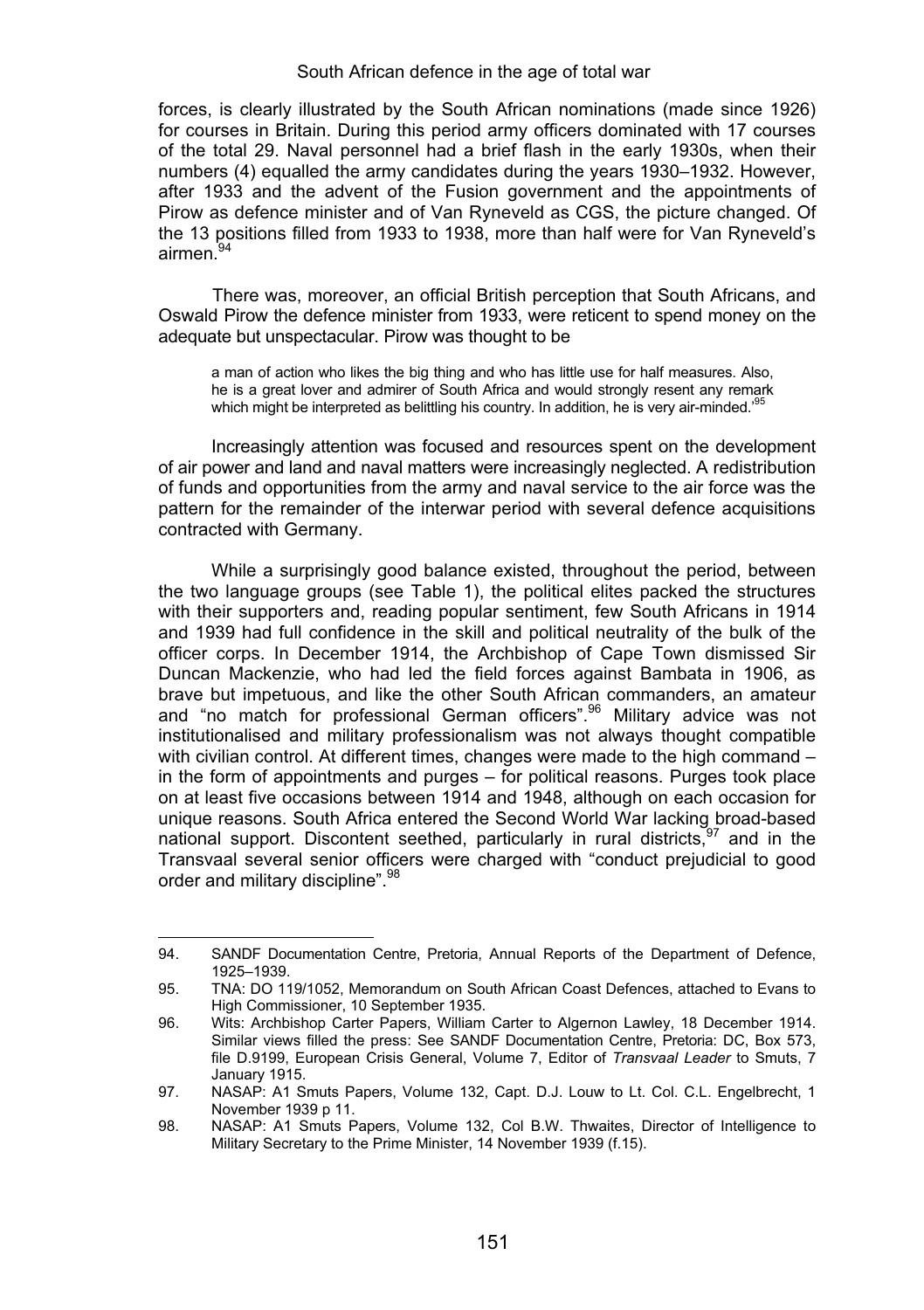Moreover, the commanders and staff officers had no real knowledge of their duties in war. In a controversial book published in 1960, Eric Hartshorn, brigade major of the 1st SA Infantry Brigade Group and later commander of the 1st Transvaal Scottish, claimed that many of the troops had no confidence in "the majority of Senior Regular Officers" at DHQ.<sup>99</sup> No senior general staff officers for divisions and brigades were named in peace. A careful and deliberate selection of the best men, not the politically-reliable, was therefore as vital in 1939 as it had been in 1914. Although the question of commands and staffs was all-important, the general staff was the chief difficulty. Whereas the general staff officer, as Collyer noted, should be a trained soldier and his training is a matter of years, a staff course for ACF officers lasted just one month. A staff course for Permanent Force officers – abandoned before the war – used to last from  $3\frac{1}{2}$  to 4 months and courses of this duration for the training of a general staff officer was thought by Collyer to be "almost [a] waste of time". $1$ 

 Some South African officers had received training at British institutions, like Camberley, Woolwich, Cranwell and Dartmouth. Yet, this too, had little impact. They<br>were too few and many were subsequently seconded to the British forces.<sup>101</sup> Nonetheless, there were exceptions. Dan Pienaar (1893–1942) had immense prestige and popularity with the rank and file; Harlech, the British high commissioner, thought far more of him than any other South African commander and this, characteristic of Boer traditions, he thought made the other South African generals jealous.<sup>102</sup> George Brink (1889–1971), hero of the Abyssinian campaign and commander of the 1st Division at Alamein, had attended several arms courses in the United Kingdom and lectured gunnery, mapping and tactics at the Military College in the 1920s. A classmate of Bernard Montgomery, Bernard Paget and Richard O'Connor, he reckoned Camberley to have been of "inestimable value". Brink, his biographer tells us, "was assiduous in assimilating data on military organisation and administration. He continued to study on his own. To the end of his life his reading, apart from newspapers and periodicals, consisted largely of political and military history".<sup>103</sup>

At the Military College he influenced the Permanent Force and Active Citizen Force officers, from whose ranks the Second World War leadership came. Under his guidance, junior officers studied the art of war at the tactical level, while senior officers deliberated on the command and logistics of larger formations. Commissioned by the pre-war defence minister, Oswald Pirow, Brink went on a study visit to Europe in 1937, when he studied the British armed forces, those of France and Italy, the potential enemies in Africa, and, above all, Germany. Brink

 $\overline{a}$ 

<sup>99.</sup> E.P. Hartshorn, *Avenge Tobruk* (Purnell, Johannesburg, 1960).

NASAP: A1 Smuts Papers, Volume 132. Statement of the Local Military Position on 7 September 1939 and steps taken thereafter.

<sup>101.</sup> *Abridged Annual Report of the Department of Defence for the Year ended 30 June 1921* (Government Printer, Pretoria, 1922), p 4.

<sup>102.</sup> TNA: DO35/581/3, G9/21, Lord Harlech to Emrys Evans, 24 November 1942. See also A.M. Pollock, *Pienaar van Alamein; Die Lewensgeskiedenis van 'n Groot Suid-Afrikaanse Soldaat* (Cape Times, Kaapstad, 1943), pp 15–20.

<sup>103.</sup> C. Birkby, *Uncle George: The Boer Boyhood, Letters and Battles of Lieutenant-General George Edwin Brink* (Jonathan Ball, Johannesburg, 1987), pp 65–66.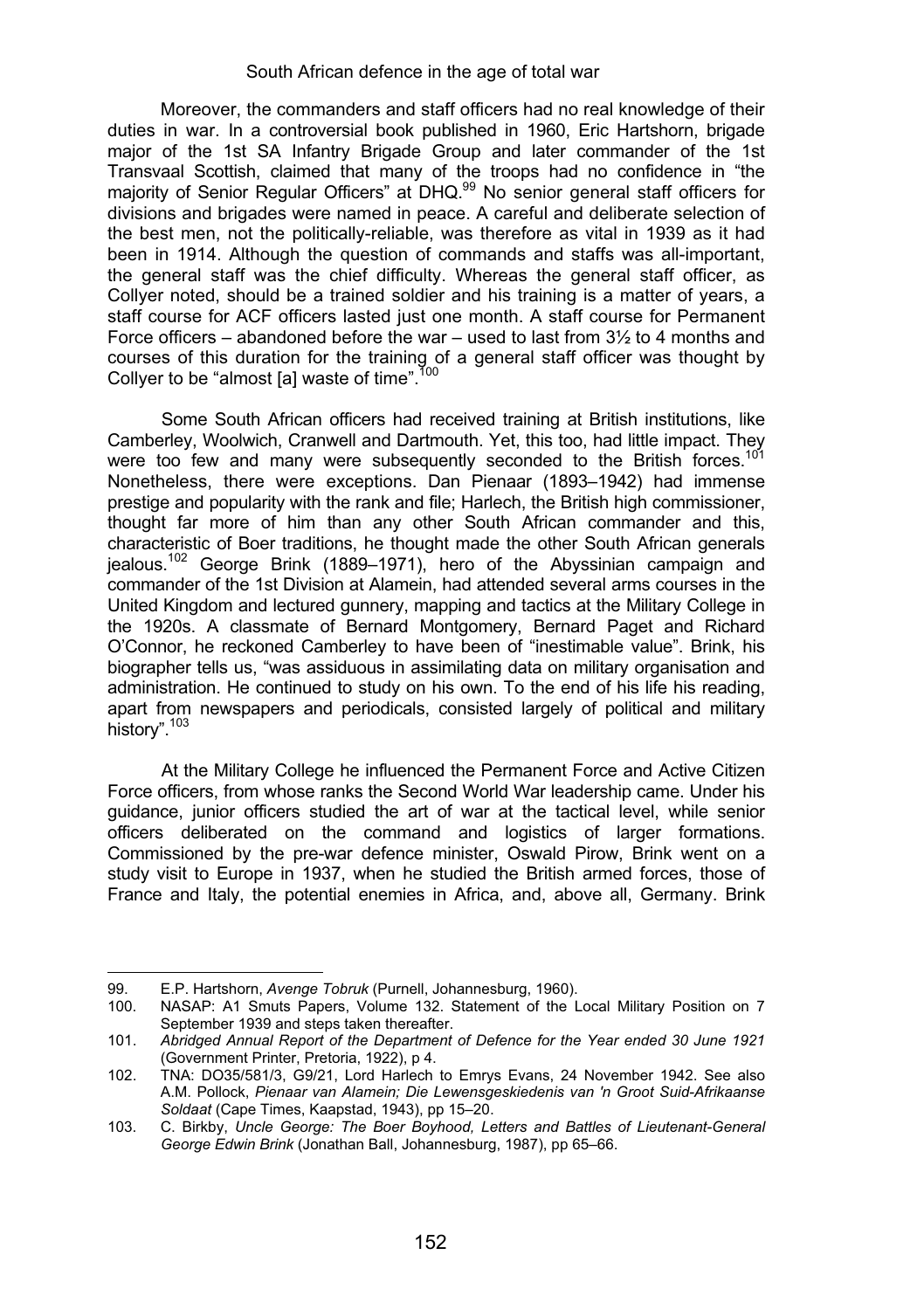returned brimming with ideas to revitalise the Union Defence Force.<sup>104</sup> His zeal and progressive spirit is impressive, particularly when seen against the gloomy background of the era. No wonder the critical Baston thought Brink "by far the ablest soldier at General Headquarters".<sup>105</sup>

Yet the greatest hiatus was a broad lack of regimental experience, something which the perceptive Baston did not miss. He reported that the UDF would be let down by its junior officers, who, he thought, were poorly selected and as poorly trained. The selection boards, under the influence of defence secretary Broeksma and Colonel Hans van Rensburg, attached primary importance to the appointment of Afrikaners and particularly of Afrikaners with a rather anti-British background.106 At the same time, promising "British" material was often rejected due to the bilingualism requirement, which, he thought, "for one reason or another seemed to bear much more heavily on them than on the Afrikaner candidates".<sup>107</sup> Moreover these young Afrikaner officers were thought to be avowed republicans, still permeated by the tradition of individualism, although not quite of the kind that imbued the leaders of the old Boer commandos. These youngsters, not exposed to the conditions that formed the old leaders, lacked self-control and experience. This was confirmed by Collver.<sup>108</sup>

Doctrinal development did not keep pace with technological developments and the mechanisation of ground forces and the application of new technology contrasted sharply with developments in Europe. Although South Africa had the industrial capacity for the development of armour and mechanised forces, arguments based upon the nature of potential enemy forces, poor infrastructure and terrain inaccessibility combined with government policy and financial stringency resulted in little being done. Southern Africa, the focus of South African defence policy, was also thought to be unfavourable for mechanised warfare. Inadequate roads and multifarious geographic features concentrated energy on the development of the air arm for operations in Africa and a system of coastal defences to repel a sea assault, as well as a mix of British and Boer-type infantry supported by field artillery. As a result, an expeditionary force had to be prepared from scratch after September 1939 and the first South Africans to serve in the Second World War only left the country in July 1940. Yet the close relationship between the projected role of the Union Defence Force and the low priority given to force maintenance and weapons acquisition has been perceived by few writers.

In essence, Smuts' generals on the eve of the Second World War had little education, almost no training, and no experience. Moreover, there was an overemphasis on management, essentially the good execution of clerical and desk

<sup>104.</sup> Birkby, *Uncle George*, pp 71–72, 87–91. On military education in South Africa during this period see the insightful piece by Visser, "British Influence on Military Training and Education in South Africa", pp 63–82.

<sup>105.</sup> TNA: DO 35/1008/7, WG 429/13, as quoted in Clutterbuck to Stephenson, 29 September 1939.

<sup>106.</sup> Hans van Rensburg led the Ossewa-Brandwag, a right-wing, fascist-like, Afrikaner movement established in 1938 and suppressed by the Smuts government during the Second World War.

<sup>107.</sup> TNA: DO 35/1008/7, WG 429/13, Clutterbuck to Stephenson, 29 September 1939.<br>108. NASAP: A1 Smuts Papers. Volume 132. f 66. Memorandum by Mai. Gen. Jack

<sup>108.</sup> NASAP: A1 Smuts Papers, Volume 132, f 66, Memorandum by Maj. Gen. Jack Collyer, c.1939.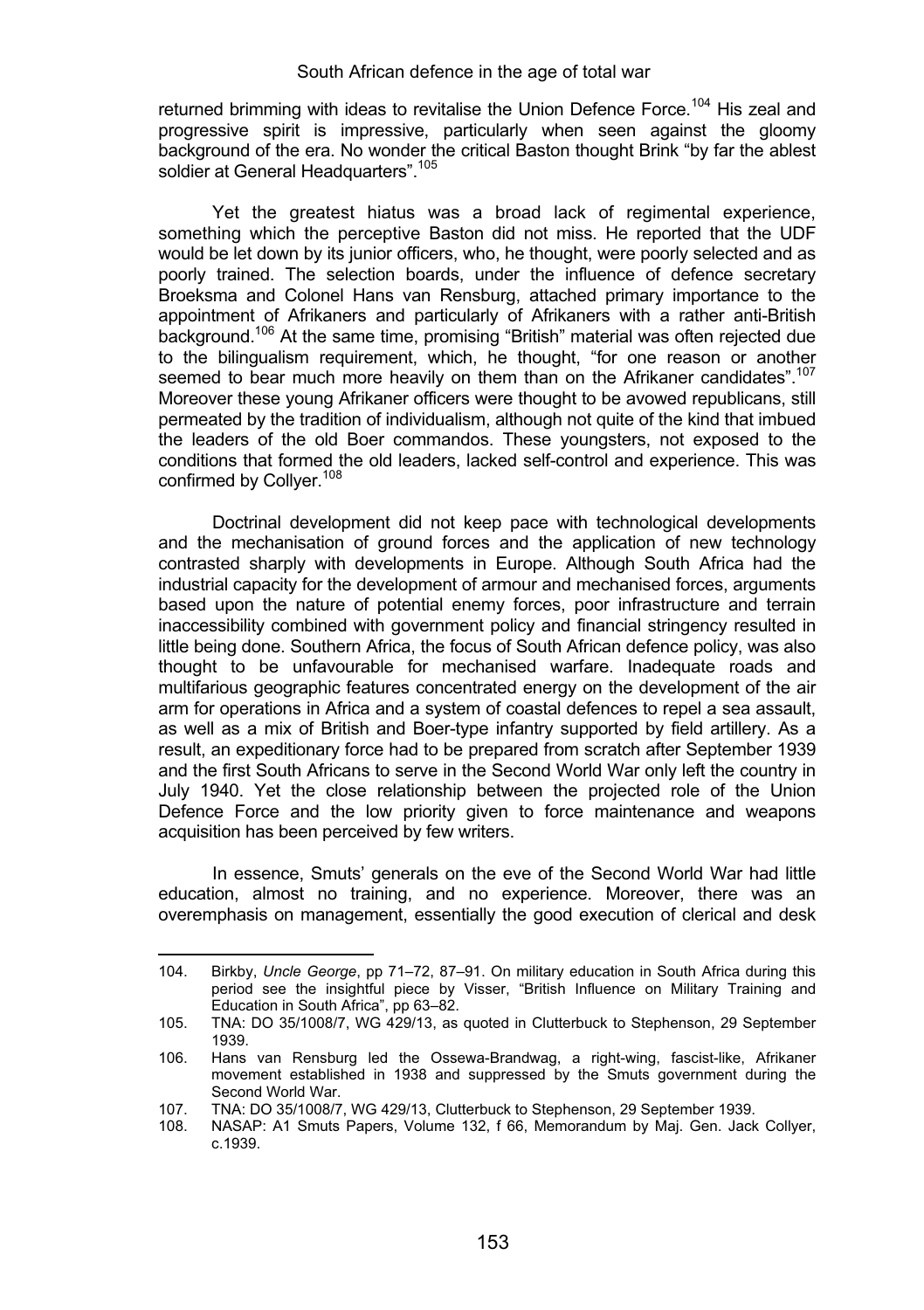tasks, together with an over focus on language parity and English-Afrikaans equity brought considerable military regression. The transition from a colonial army to a modern defence force was therefore not easy, although the South African government did make limited post-1918 attempts to adapt to the radically-changed face of modern warfare. However, unable to compete militarily with major powers, technology was harnessed to make pacification more economic and, for the rest, the nationalist governments of the interwar period hoped to remain neutral in terms of future global conflict. Nonetheless, the South African staff considered a major campaign in Africa, probably near the equator, a distinct possibility and trained and planned accordingly.<sup>109</sup>

# **Conclusion**

.

South Africa experienced three total wars during the first half of the twentieth century, which makes her unique. Moreover, through this sequence – the Second Anglo-Boer War, the First World War and the Second World War – the totality reduced progressively and it was a limited war, a flashpoint of the Cold War, fought at the century's end that changed the country irrevocably.

Nonetheless, the period 1900–1940 witnessed important developments in South African military policy. The first of these was structural, involving the departure of British armed forces and a decisive shift to a South African monopoly of military force within her borders and the consolidation of her apparatus in permanent land, air, and sea forces, along with the bureaucratic infrastructure necessary to sustain them. This changed both the nature of the defence structure and of the conduct of war on the subcontinent itself. Inter-state conflict became more distant, while internal conflict became more prevalent, certainly during the middle of the period. The Union Defence Force faced outwards against external dangers to the colonial state, while internal threats were met by a variety of more peaceful tactics, which were well-developed by the second decade of the twentieth century.

The political debate for much of this period focused on the distribution of the burdens of defence, both across an increasingly-moribund British Empire and within the Union of South Africa, where "neutrality" was a rallying call for appeasers and pacifists, ever more militant Afrikaner nationalists and indeed anybody who bore a grudge against "the British". Such extraneous influences together with a mix of institutional factors brought military and intellectual regression between 1918 and 1939, although indeed the UDF through this period had the appearance of greater professionalism and assumed an internal organisation and forms of behaviour typical of Western counterparts. Yet, like the rest of the British Commonwealth, much of the doctrine and tactical innovation had not kept pace with technological developments. Training and training facilities were inadequate and there was a shortage of uniforms and equipment. The army, despite constant undermining by the Afrikaner nationalist press, was still an honoured and respectable profession. Promising commanders studied tactics and strategy at the SA Military School, and the cream went on to British institutions, in some cases not to return. This continued until the final fall of Smuts in 1948 and the

<sup>109.</sup> Cowie, "Union of South Africa", pp 262–263. Dr Andrew Stewart kindly furnished this reference.